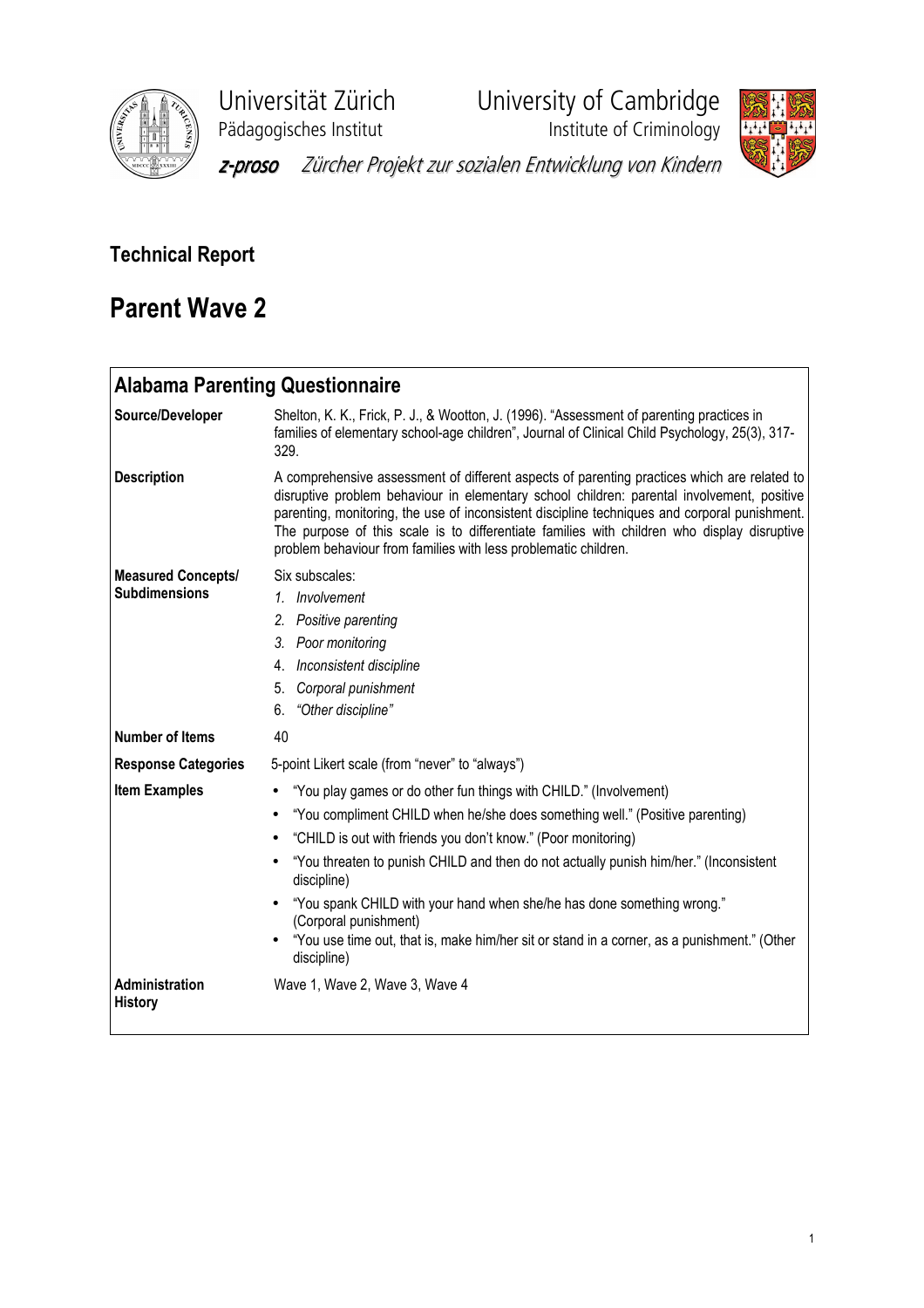## Alabama Parenting Questionnaire – Subscale "Involvement"

#### Variable • 5-point Likert scale

### Values

- 1- never 2- almost never
	- 3- sometimes
	- 4- often
	- 5- always
	- 7- Does not apply (MISSING)
	- 8- Don't know/ Can't remember (MISSING)
	- 9- No answer/ Answer refused (MISSING)

### Variable  $W$

|                            |                |                                                                                           | $\overline{\mathsf{Missings}}$ (%)                                  |
|----------------------------|----------------|-------------------------------------------------------------------------------------------|---------------------------------------------------------------------|
| P2 7010 1                  | Involvement 1  | You have a friendly talk with <childname></childname>                                     | $(0.0\%)$                                                           |
| P2 7010 2                  | Involvement 2  | You volunteer to help with special activities that <childname> is involved in</childname> | 88<br>$(7.4\%)$                                                     |
| P2 7010 3                  | Involvement 3  | You play games or do other fun things with <childname></childname>                        | $(0.1\%)$                                                           |
| P2 7010 4                  | Involvement 4  | You ask <childname> about his/her day at school</childname>                               | $(0.0\%)$                                                           |
| P2 7010 5                  | Involvement 5  | You help <childname> with his/her homework or when he/she has to prepare</childname>      | 12<br>$(1.0\%)$                                                     |
| P2 7010 6                  | Involvement 6  | You ask <childname> what his/her plans are for the coming day</childname>                 | $(0.1\%)$                                                           |
| P2 7010 7                  | Involvement 7  | You talk with <childname> about his/her friends</childname>                               | $(0.0\%)$                                                           |
| P2 7010 8                  | Involvement 8  | <childname> helps plan a family activity</childname>                                      | (0.3%)                                                              |
| Involvement 9<br>P2 7010 9 |                | You attend a PTA meeting, parent-teacher conference, or some other meeting at             | $(0.3\%)$                                                           |
| P2 7010 13                 | Involvement 10 | You drive <childname> to a special activity</childname>                                   | 69<br>(5.8%)                                                        |
|                            | Variable Name  | Label                                                                                     | Wording<br>something for school<br><childname>'s school</childname> |

# Descriptive

Total  $N = 1192$ 

## **Statistics**

| Variable<br>Name       | Label          | Mean | Standard<br><b>Deviation</b> | Min. | Max. | <b>Skewness</b> | Kurtosis | Item-Scale<br>Correlation | $\alpha$ If Item<br>Removed<br>$(\alpha = .678)$ |
|------------------------|----------------|------|------------------------------|------|------|-----------------|----------|---------------------------|--------------------------------------------------|
| P2 7010 1              | Involvement 1  | 4.33 | .607                         |      | 5    | $-472$          | .360     | .384                      | .651                                             |
| P <sub>2</sub> 7010 2  | Involvement 2  | 4.35 | .853                         |      | 5    | $-1.59$         | 3.08     | .366                      | .649                                             |
| P2 7010 3              | Involvement 3  | 3.80 | .663                         |      | 5    | $-342$          | .610     | .409                      | .646                                             |
| P <sub>2</sub> 7010 4  | Involvement 4  | 4.58 | .604                         | 2    | 5    | $-1.26$         | 1.09     | .407                      | .648                                             |
| P <sub>2</sub> 7010 5  | Involvement 5  | 3.85 | 1.08                         |      | 5    | $-616$          | $-448$   | .251                      | .681                                             |
| P <sub>2</sub> 7010 6  | Involvement 6  | 3.79 | .866                         |      | 5    | $-648$          | .762     | .353                      | .652                                             |
| P <sub>2</sub> 7010 7  | Involvement 7  | 3.98 | .744                         |      | 5    | $-472$          | .507     | .402                      | .644                                             |
| P <sub>2</sub> 7010 8  | Involvement 8  | 3.74 | .893                         |      | 5    | $-589$          | .565     | .358                      | .651                                             |
| P <sub>2</sub> 7010 9  | Involvement 9  | 4.61 | .770                         |      | 5    | $-2.52$         | 7.21     | .200                      | .679                                             |
| P <sub>2</sub> 7010 13 | Involvement 13 | 3.96 | 1.03                         |      | 5    | $-.963$         | .670     | .383                      | .646                                             |

| Sum Index          | <b>Involvement Subscale (P2_involv)</b> |      |      |                  |      |      |          |                 |    |              |      |  |  |
|--------------------|-----------------------------------------|------|------|------------------|------|------|----------|-----------------|----|--------------|------|--|--|
| <b>Descriptive</b> |                                         |      |      | <b>Standard</b>  |      |      | Skew-    |                 |    | <b>ANOVA</b> |      |  |  |
| <b>Statistics</b>  | Group                                   | N    | Mean | <b>Deviation</b> | Min. | Max. | ness     | <b>Kurtosis</b> | df |              |      |  |  |
|                    | Full sample                             | 1192 | 3.10 | .422             | 1.60 | 4.00 | $-369$   | .044            |    |              |      |  |  |
|                    | Gender                                  |      |      |                  |      |      |          |                 |    | 1.35         | .245 |  |  |
|                    | Girls                                   | 569  | 3.11 | .425             | 1.70 | 4.00 | $-0.349$ | $-123$          |    |              |      |  |  |
|                    | Boys                                    | 623  | 3.08 | .419             | 1.60 | 4.00 | $-393$   | .211            |    |              |      |  |  |
|                    | Treatment                               |      |      |                  |      |      |          |                 | 3  | .338         | .798 |  |  |
|                    | Control                                 | 319  | 3.09 | .418             | 2.00 | 4.00 | $-237$   | $-300$          |    |              |      |  |  |
|                    | Triple P                                | 283  | 3.10 | .434             | 1.60 | 4.00 | $-410$   | .143            |    |              |      |  |  |
|                    | <b>PATHS</b>                            | 334  | 3.08 | .419             | 1.60 | 4.00 | $-465$   | .290            |    |              |      |  |  |
|                    | Combination                             | 256  | 3.12 | .418             | 1.70 | 4.00 | $-365$   | .078            |    |              |      |  |  |
|                    | Language                                |      |      |                  |      |      |          |                 | 8  | 8.70         | .000 |  |  |
|                    | German                                  | 800  | 3.08 | .392             | 1.71 | 4.00 | $-287$   | $-082$          |    |              |      |  |  |
|                    | Albanian                                | 69   | 2.95 | .487             | 1.70 | 3.90 | $-212$   | $-387$          |    |              |      |  |  |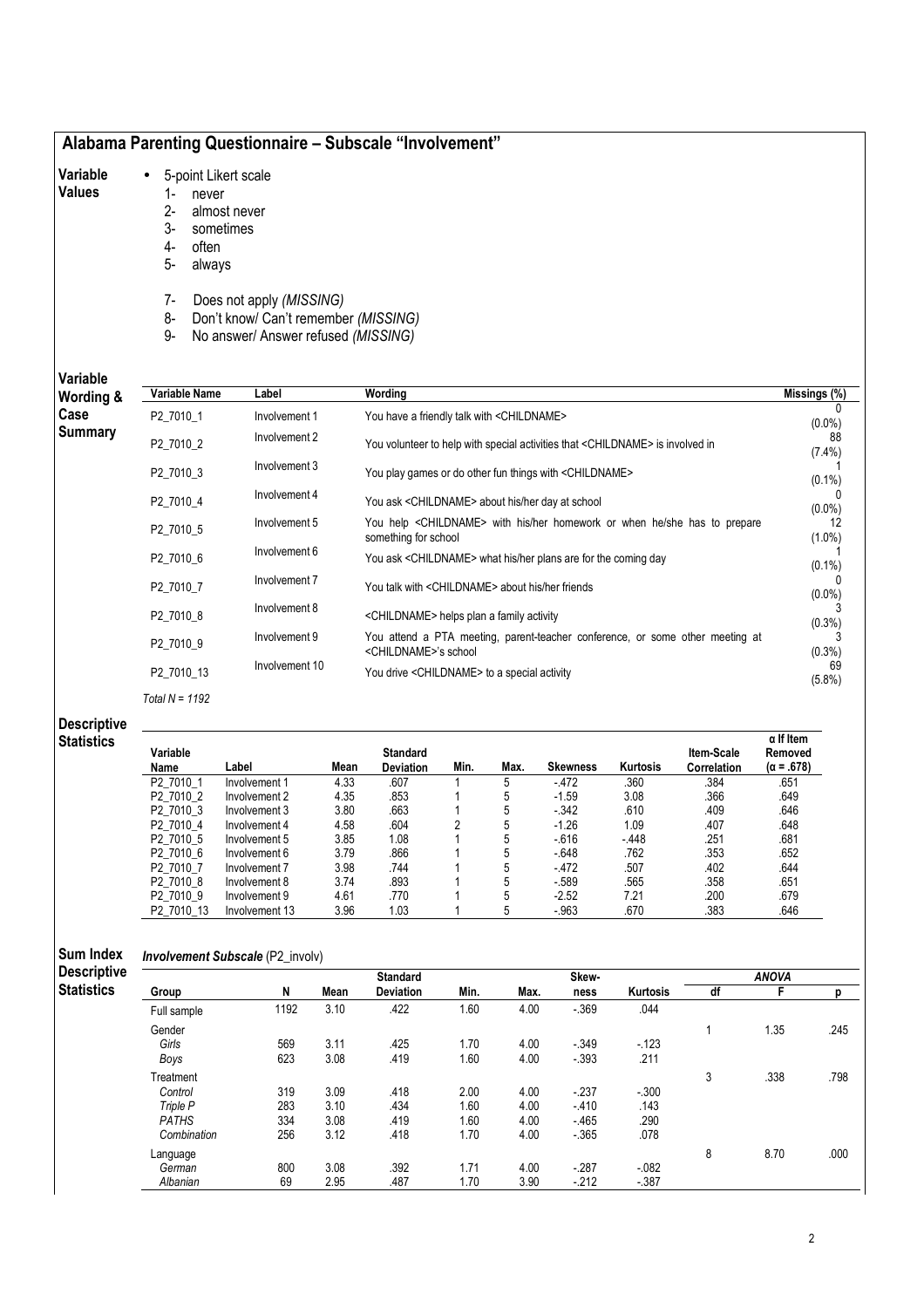| Bos./Cro./ Serb. | 85 | 3.34 | .378 | 2.30 | 4.00 | $-511$   | $-172$  |
|------------------|----|------|------|------|------|----------|---------|
| English          | 18 | 2.90 | 454  | 2.20 | 3.80 | .552     | $-278$  |
| <b>Italian</b>   |    | 2.92 | .510 | 1.75 | 3.70 | $-520$   | .503    |
| Portuguese       | 70 | 3.07 | 505  | .60  | 3.90 | $-760$   | .270    |
| Spanish          | 46 | 3.11 | .525 | .60  | 4.00 | $-539$   | .370    |
| Tamil            | 48 | 3.38 | .343 | 2.70 | 4.00 | .138     | $-.925$ |
| Turkish          | 39 | 3.05 | .401 | 2.10 | 3.70 | $-0.363$ | $-510$  |

Comments:

1) The scale has been constructed by taking the average of all the variables. The maximum number of missing values allowed was 3. For the purpose of rescaling, 1 has been subtracted from the total scale.

2) The results of the ANOVA are highly significant for the language groups (F(8,1183) =8.70, p<.001). ANOVA yielded no significant results for either the gender groups  $(F(1,1190) = 1.35, p > .05)$  or the treatment groups  $(F(3,1188) = .338, p > .05)$ .

| <b>Correlations Involvement Subscale (P2_involv)</b> |  |  |  |
|------------------------------------------------------|--|--|--|
|------------------------------------------------------|--|--|--|

| with<br><b>Subscales</b> |                                |          | Full<br>Sample |      |          | Girls          |     | <b>Boys</b> |                |     |  |
|--------------------------|--------------------------------|----------|----------------|------|----------|----------------|-----|-------------|----------------|-----|--|
| & DVs                    | Variable                       |          | P <sub>2</sub> | N    | r        | P <sub>2</sub> | N   |             | P <sub>2</sub> | N   |  |
|                          | <b>Subscales</b>               |          |                |      |          |                |     |             |                |     |  |
|                          | Positive Parenting             | .455     | $***$          | 1192 | .497     | $***$          | 569 | .418        | $***$          | 623 |  |
|                          | Poor Monitoring                | $-.284$  | $***$          | 1192 | $-.247$  | $***$          | 569 | $-313$      | $***$          | 623 |  |
|                          | <b>Inconsistent Discipline</b> | $-177$   | $***$          | 1180 | $-138$   | $***$          | 564 | $-.209$     | $***$          | 616 |  |
|                          | Corporal Punishment            | $-0.029$ | ns             | 1189 | .017     | ns             | 567 | $-064$      | ns             | 622 |  |
|                          | Parent SBQ                     |          |                |      |          |                |     |             |                |     |  |
|                          | Aggression                     | $-172$   | $***$          | 1189 | $-145$   | $***$          | 568 | $-0.191$    | $***$          | 621 |  |
|                          | Prosociality                   | .342     | $***$          | 1187 | .391     | $***$          | 565 | .300        | $***$          | 622 |  |
|                          | Teacher SBQ                    |          |                |      |          |                |     |             |                |     |  |
|                          | Aggression                     | $-0.016$ | ns             | 1160 | $-0.015$ | ns             | 554 | $-0.008$    | ns             | 606 |  |
|                          | Prosociality                   | .024     | ns             | 1161 | .029     | ns             | 555 | .003        | ns             | 606 |  |
|                          | Child SBQ                      |          |                |      |          |                |     |             |                |     |  |
|                          | Aggression                     | $-.083$  | $***$          | 1176 | $-114$   | $***$          | 560 | $-.054$     | ns             | 616 |  |
|                          | Prosociality                   | $-.003$  | ns             | 1176 | $-.004$  | ns             | 560 | $-.011$     | ns             | 616 |  |

1 \*\*\* p<.001, \*\* p<.01, \* p<.05, ns p>.05

Comments : The Parental Involvement subscale is positively correlated with the other positive APQ subscale and negatively correlated with the three negative APQ subscales. The correlations are highly significant (except for the corporal punishment) and range from low to high. The high correlations with the positive parenting subscale cast doubt on the divergent validity of the construct. The correlation between the Parental Involvement and child aggression is very low and significant only when the informant is the parent or the child. The correlation between the Parental Involvement and child prosociality is moderate and significant only when the informant is the parent. Overall, the subscale yields low predictive validity.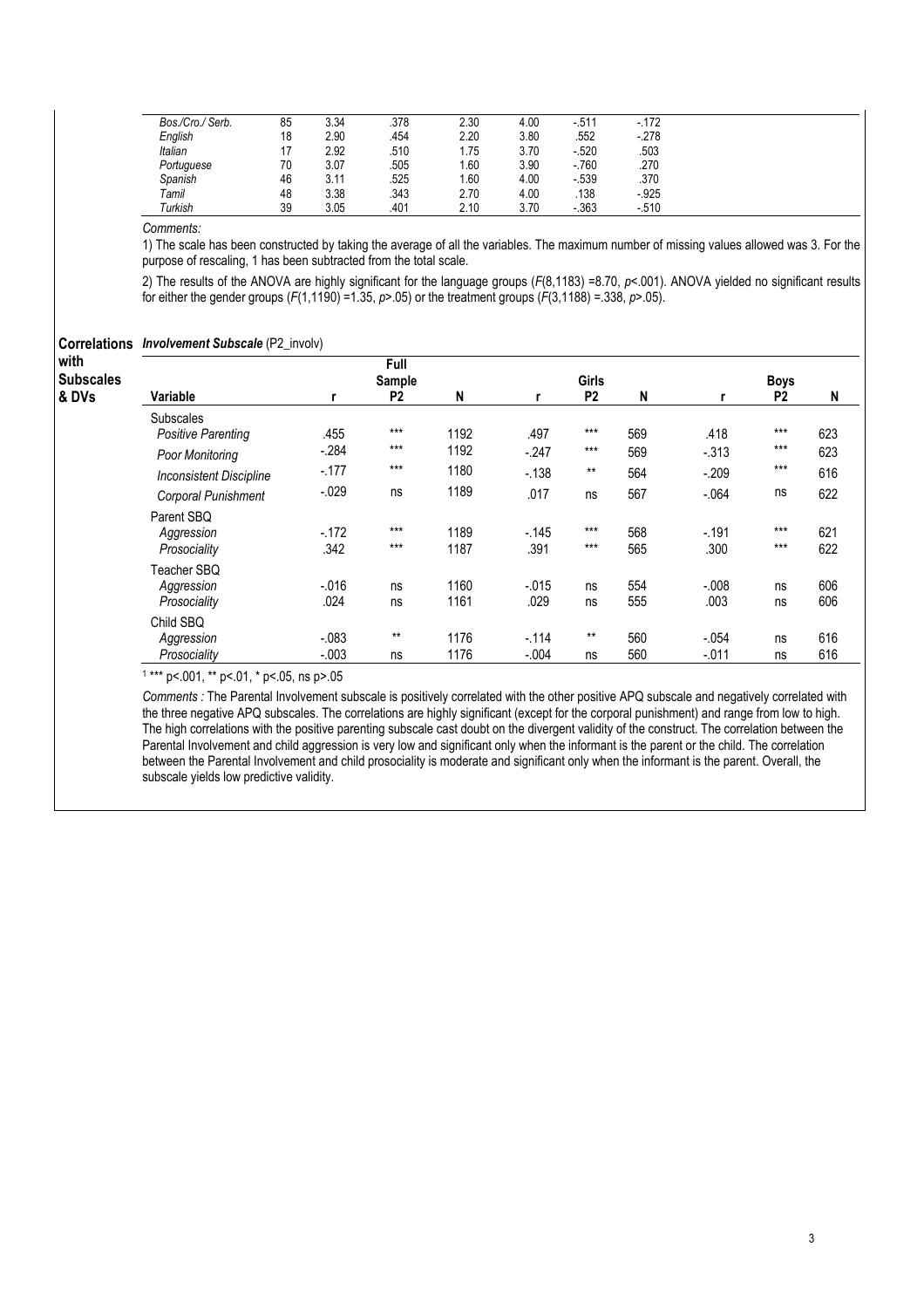# Alabama Parenting Questionnaire – Subscale "Positive Parenting"

#### Variable • 5-point Likert scale

### Values

- 1- never<br>2- almos 2- almost never<br>3- sometimes
- 3- sometimes
- often
- 5- always
- 7- Does not apply (MISSING)
- 8- Don't know/ Can't remember (MISSING)
- 9- No answer/ Answer refused (MISSING)

| Variable             | Variable Name  | Label                | Wording                                                                                  | Missings (%) |
|----------------------|----------------|----------------------|------------------------------------------------------------------------------------------|--------------|
| <b>Wording &amp;</b> | P2 7010 10     | Positive Parenting 1 | You let <childname> know when he/she is doing a good job with something</childname>      | $(0.0\%)$    |
| Case<br>Summary      | P2 7010 11     | Positive Parenting 2 | You reward or give something to <childname> for obeying you or behaving well</childname> | $(0.1\%)$    |
|                      | P2_7010_12     | Positive Parenting 3 | You compliment <childname> when he/she does something well</childname>                   | $(0.1\%)$    |
|                      | P2 7010 14     | Positive Parenting 4 | You hug or kiss <childname> when he/she has done something well</childname>              | $(0.2\%)$    |
|                      | P2 7010 15     | Positive Parenting 5 | You tell <childname> that you like it when he/she helps around the house</childname>     | $(1.2\%)$    |
|                      | Total N = 1192 |                      |                                                                                          |              |

### **Descriptive Statistics**

| Variable<br>Name       | _abel                | Mean | <b>Standard</b><br><b>Deviation</b> | Min. | Max. | <b>Skewness</b> | Kurtosis | <b>Item-Scale</b><br>Correlation | $\alpha$ If Item<br>Removed<br>$(\alpha = .615)$ |
|------------------------|----------------------|------|-------------------------------------|------|------|-----------------|----------|----------------------------------|--------------------------------------------------|
| P2 7010 10             | Positive Parenting 1 | 4.46 | .623                                |      |      | $-0.872$        | .580     | .527                             | .507                                             |
| P <sub>2</sub> 7010 11 | Positive Parenting 2 | 3.30 | 1.16                                |      |      | $-343$          | $-526$   | 254                              | .668                                             |
| P <sub>2</sub> 7010 12 | Positive Parenting 3 | 4.51 | .637                                |      |      | $-1.23$         | 1.93     | .462                             | .530                                             |
| P2 7010 14             | Positive Parenting 4 | 4.37 | .726                                |      |      | $-1.10$         | 1.50     | .414                             | .542                                             |
| P <sub>2</sub> 7010 15 | Positive Parenting 5 | 4.16 | .889                                |      |      | $-1.02$         | .942     | .348                             | .573                                             |

#### Sum Index Positive Parenting Subscale (P2\_pospar)

|                    | .                |      |      |                  |      |      |         |          |    |              |      |
|--------------------|------------------|------|------|------------------|------|------|---------|----------|----|--------------|------|
| <b>Descriptive</b> |                  |      |      | <b>Standard</b>  |      |      | Skew-   |          |    | <b>ANOVA</b> |      |
| <b>Statistics</b>  | Group            | N    | Mean | <b>Deviation</b> | Min. | Max. | ness    | Kurtosis | df | F            | D    |
|                    | Full sample      | 1192 | 3.16 | .521             | 1.40 | 4.00 | $-383$  | $-171$   |    |              |      |
|                    | Gender           |      |      |                  |      |      |         |          |    | 1.80         | .180 |
|                    | Girls            | 569  | 3.14 | .534             | 1.40 | 4.00 | $-387$  | $-253$   |    |              |      |
|                    | Boys             | 623  | 3.18 | .508             | 1.40 | 4.00 | $-370$  | $-0.98$  |    |              |      |
|                    | Treatment        |      |      |                  |      |      |         |          | 3  | 1.88         | .131 |
|                    | Control          | 319  | 3.12 | .489             | 1.80 | 4.00 | $-154$  | $-273$   |    |              |      |
|                    | Triple P         | 283  | 3.16 | .548             | 1.60 | 4.00 | $-345$  | $-486$   |    |              |      |
|                    | <b>PATHS</b>     | 334  | 3.16 | .519             | 1.40 | 4.00 | $-442$  | .001     |    |              |      |
|                    | Combination      | 256  | 3.22 | .528             | 1.40 | 4.00 | $-646$  | .320     |    |              |      |
|                    | Language         |      |      |                  |      |      |         |          | 8  | 15.55        | .000 |
|                    | German           | 800  | 3.07 | .487             | 1.60 | 4.00 | $-201$  | $-220$   |    |              |      |
|                    | Albanian         | 69   | 3.23 | .584             | 1.60 | 4.00 | $-588$  | $-190$   |    |              |      |
|                    | Bos./Cro./ Serb. | 85   | 3.54 | .390             | 2.60 | 4.00 | $-609$  | $-546$   |    |              |      |
|                    | English          | 18   | 3.19 | .559             | 2.20 | 4.00 | $-426$  | $-1.19$  |    |              |      |
|                    | Italian          | 17   | 3.32 | .566             | 1.60 | 4.00 | $-1.81$ | 4.77     |    |              |      |
|                    | Portuguese       | 70   | 3.32 | .470             | 1.80 | 4.00 | $-864$  | 1.00     |    |              |      |
|                    | Spanish          | 46   | 3.11 | .593             | 1.40 | 4.00 | $-725$  | .600     |    |              |      |
|                    | Tamil            | 48   | 3.60 | .464             | 1.60 | 4.00 | $-2.00$ | 6.14     |    |              |      |
|                    | Turkish          | 39   | 3.27 | .632             | 1.40 | 4.00 | $-946$  | .490     |    |              |      |

### Comments:

1) The scale has been constructed by taking the average of all the variables. The maximum number of missing values allowed was 1. For the purpose of rescaling, 1 has been subtracted from the total scale.

2) The results of the ANOVA are highly significant for the language groups ( $F(8,1183)$  =15.55,  $p$ <.001). ANOVA yielded no significant results for either the gender groups ( $F(1,1190) = 1.80$ ,  $p > .05$ ) or the treatment groups ( $F(3,1188) = 1.88$ ,  $p > .05$ ).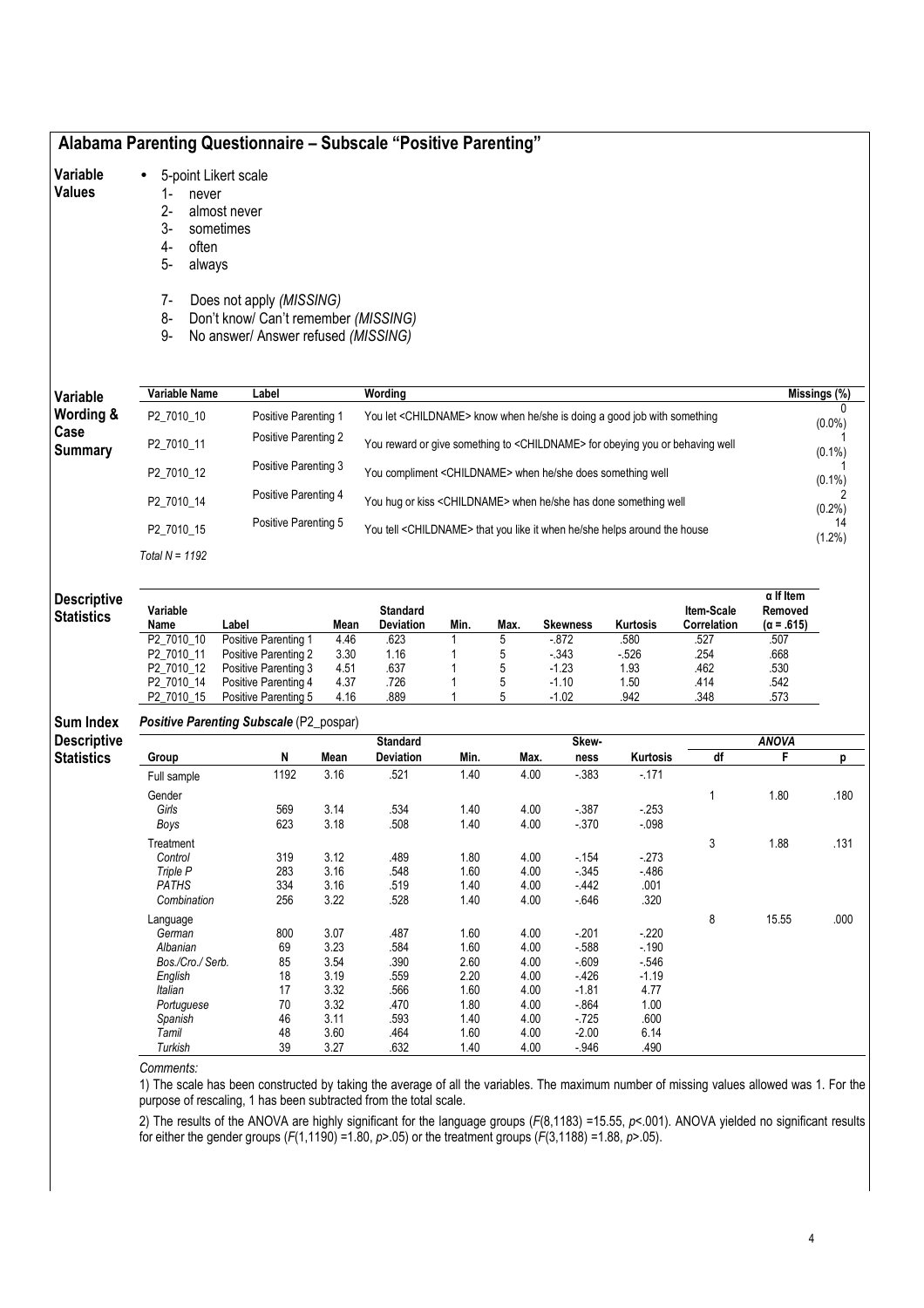### Correlations Positive Parenting Subscale (P2\_pospar)

| <b>UUILGIALIUIS</b> | r <b>Contre Parenting Capscale</b> (Englanger) |         |                |      |         |                |     |         |                |     |  |  |
|---------------------|------------------------------------------------|---------|----------------|------|---------|----------------|-----|---------|----------------|-----|--|--|
| with                |                                                |         | Full           |      |         |                |     |         |                |     |  |  |
| Subscales &         |                                                | Sample  |                |      |         | <b>Girls</b>   |     |         | <b>Boys</b>    |     |  |  |
| <b>DVs</b>          | Variable                                       |         | P <sub>2</sub> | N    | r       | P <sub>2</sub> | N   |         | P <sub>2</sub> | N   |  |  |
|                     | <b>Subscales</b>                               |         |                |      |         |                |     |         |                |     |  |  |
|                     | Involvement                                    | .455    | $***$          | 1192 | .497    | $***$          | 569 | .418    | $***$          | 623 |  |  |
|                     | Poor Monitoring                                | $-198$  | $***$          | 1192 | $-.203$ | $***$          | 569 | $-.206$ | $***$          | 623 |  |  |
|                     | <b>Inconsistent Discipline</b>                 | $-.031$ | ns             | 1180 | $-.026$ | ns             | 564 | $-.041$ | ns             | 616 |  |  |
|                     | Corporal Punishment                            | .150    | $***$          | 1189 | .166    | $***$          | 567 | .132    | $***$          | 622 |  |  |
|                     | Parent SBO                                     |         |                |      |         |                |     |         |                |     |  |  |
|                     | Aggression                                     | $-132$  | $***$          | 1189 | $-121$  | $***$          | 568 | $-155$  | $***$          | 621 |  |  |
|                     | Prosociality                                   | .301    | $***$          | 1187 | .352    | $***$          | 565 | .280    | $***$          | 622 |  |  |
|                     | Teacher SBQ                                    |         |                |      |         |                |     |         |                |     |  |  |
|                     | Aggression                                     | .073    | $^\star$       | 1160 | .082    | ns             | 554 | .059    | ns             | 606 |  |  |
|                     | Prosociality                                   | $-.024$ | ns             | 1161 | $-.045$ | ns             | 555 | .013    | ns             | 606 |  |  |
|                     | Child SBQ                                      |         |                |      |         |                |     |         |                |     |  |  |
|                     | Aggression                                     | $-.036$ | ns             | 1176 | $-.099$ | $\star$        | 560 | .003    | ns             | 616 |  |  |
|                     | Prosociality                                   | $-.044$ | ns             | 1176 | $-.020$ | ns             | 560 | $-.053$ | ns             | 616 |  |  |

1 \*\*\* p<.001, \*\* p<.01, \* p<.05, ns p>.05

Comments: The Positive Parenting subscale is negatively correlated with the two negative APQ subscales and positively correlated with involvement and corporal punishment. The correlations are highly significant (except for the inconsistent discipline) and range from nil to substantial. Positive correlations with the corporal punishment subscale and substantial correlations with the involvement subscale cast doubt on the divergent validity of the construct. The correlation between Positive Parenting and child aggression is generally very low but significant only when the informant is the parent or the teacher. However, the direction of the correlation is unexpectedly positive when the informant is the teacher. The correlation between the Positive Parenting and child prosociality is moderate and significant only when the informant is the parent. Overall, the subscale yields very low predictive validity.

 $\overline{\phantom{a}}$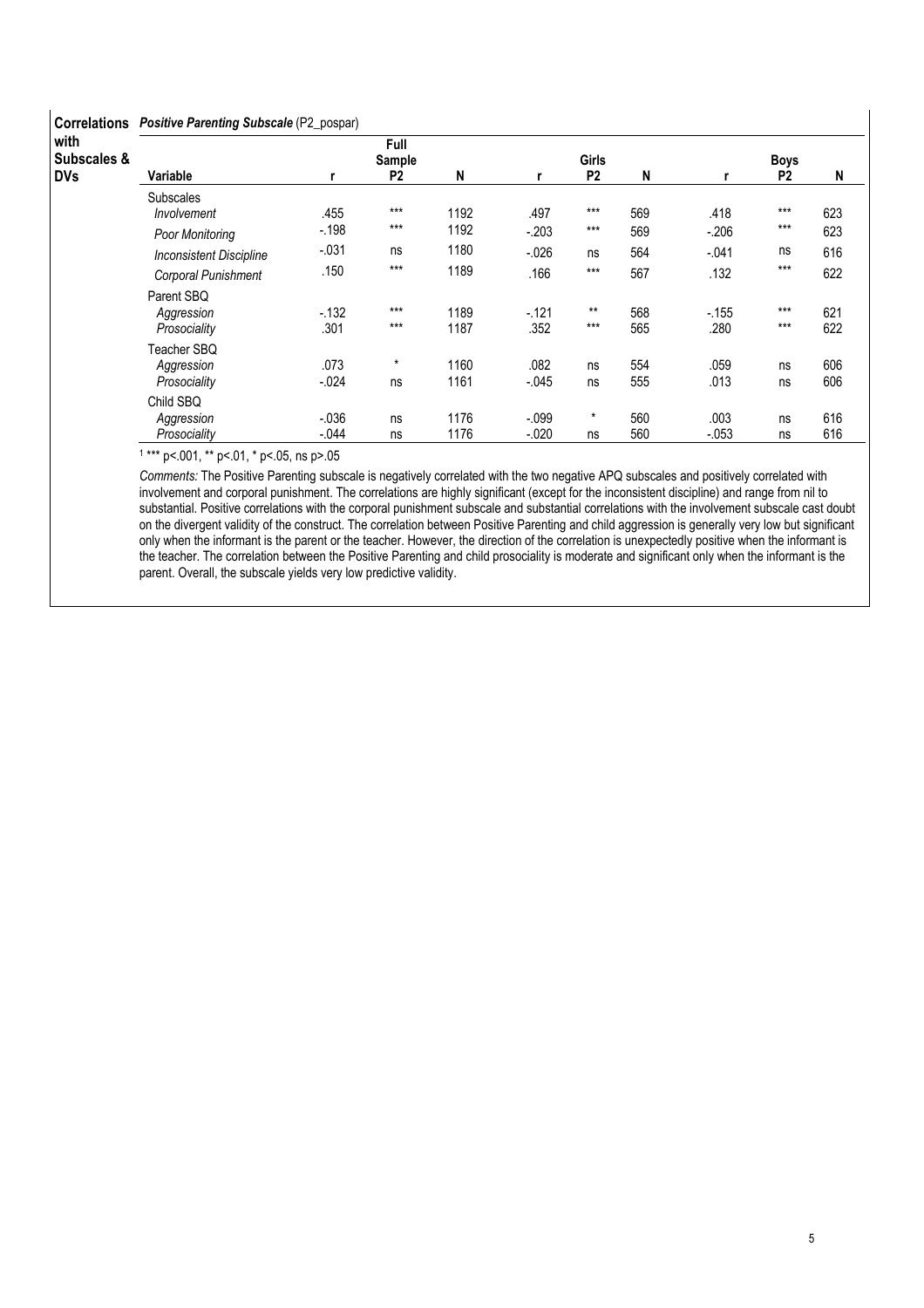- Variable • 5-point Likert scale
- Values
- 1- never<br>2- almos
- 2- almost never<br>3- sometimes 3- sometimes
- often
- 5- always
- 
- 7- Does not apply (MISSING)
- 8- Don't know/ Can't remember (MISSING)
- 9- No answer/ Answer refused (MISSING)

11,12,13,14,15 Erroneous coding of the interviewer 722 (P2\_7010\_17)<br>11,12,15 Erroneous coding of the interviewer 722 (P2\_7010\_25)

Erroneous coding of the interviewer  $722$  (P2\_7010\_25)

| <b>VULIUDIU</b><br>Wording & | Variable Name    | Label              | Wording                                                                                                 | $\overline{\mathsf{Missings}}$ (%) |
|------------------------------|------------------|--------------------|---------------------------------------------------------------------------------------------------------|------------------------------------|
| Case                         | P2 7010 16       | Poor Monitoring 1  | <childname> fails to leave a note or to let you know where he/she is going</childname>                  | $(0.3\%)$                          |
| <b>Summary</b>               | P2 7010 17       | Poor Monitoring 2  | <childname> stays out in the evening past the time he/she is supposed to be home</childname>            | 49<br>$(4.1\%)$                    |
|                              | P2 7010 18       | Poor Monitoring 3  | <childname> is out with friends you don't know</childname>                                              | 10<br>(0.8%                        |
|                              | P2 7010 19       | Poor Monitoring 4  | <childname> goes out without a set time to be home</childname>                                          | $(0.9\%)$                          |
|                              | P2 7010 20       | Poor Monitoring 5  | <childname> was out after dark without an adult with him/her</childname>                                | $(0.1\%)$                          |
|                              | P2 7010 21       | Poor Monitoring 6  | You are so busy that you forget where <childname> is and what he/she is doing</childname>               | $(0.2\%)$                          |
|                              | P2 7010 22       | Poor Monitoring 7  | You check whether <childname> comes home at the time he/she is supposed to</childname>                  | 28<br>(2.3%)                       |
|                              | P2 7010 23       | Poor Monitoring 8  | You leave your house without telling <childname> where you are going</childname>                        | (0.2%)                             |
|                              | P2 7010 24       | Poor Monitoring 9  | <childname> comes home from school more than an hour past the time you expected<br/>him/her</childname> | 12<br>$(1.0\%)$                    |
|                              | P2 7010 25       | Poor Monitoring 10 | You don't know where <childname> is out</childname>                                                     | 35<br>$(2.9\%)$                    |
|                              | Total $N = 1192$ |                    |                                                                                                         |                                    |

### **Descriptive Statistics**

| Variable<br>Name       | Label              | Mean | <b>Standard</b><br><b>Deviation</b> | Min. | Max. | <b>Skewness</b> | Kurtosis | Item-Scale<br>Correlation | $\alpha$ If Item<br>Removed<br>$(\alpha = .685)$ |
|------------------------|--------------------|------|-------------------------------------|------|------|-----------------|----------|---------------------------|--------------------------------------------------|
| P <sub>2</sub> 7010 16 | Poor Monitoring 1  | 1.27 | .594                                |      | 5    | 2.48            | 6.93     | .466                      | .642                                             |
| P2 7010 17             | Poor Monitoring 2  | 1.50 | .810                                |      | 5    | 1.93            | 4.19     | .451                      | .639                                             |
| P2 7010 18             | Poor Monitoring 3  | 1.77 | .865                                |      | 5    | .900            | .152     | .278                      | .680                                             |
| P2 7010 19             | Poor Monitoring 4  | 1.42 | .778                                |      | 5    | 2.15            | 4.91     | .449                      | .640                                             |
| P2 7010 20             | Poor Monitoring 5  | 1.29 | .630                                |      | 5    | 2.34            | 5.25     | .358                      | .659                                             |
| P <sub>2</sub> 7010 21 | Poor Monitoring 6  | 1.23 | .547                                |      | 5    | 2.97            | 11.18    | .401                      | .654                                             |
| P2 7010 22r            | Poor Monitoring 7  | 1.38 | .835                                |      | 5    | 2.73            | 7.61     | .180                      | .700                                             |
| P2 7010 23             | Poor Monitoring 8  | 1.14 | .508                                |      | 5    | 4.81            | 27.25    | .189                      | .684                                             |
| P2 7010 24             | Poor Monitoring 9  | 1.13 | .407                                |      | 4    | 3.33            | 11.78    | .271                      | .675                                             |
| P2 7010 25             | Poor Monitoring 10 | 1.43 | .718                                |      | 5    | 2.05            | 5.30     | .490                      | .633                                             |

Comments: The variable P2\_7010\_22 has been reverse-scored.

#### Sum Index Poor Monitoring Subscale (P2\_ctrl)

| <b>Descriptive</b> |             |      |      | <b>Standard</b>  |      |      | Skew- |                 |    | ANOVA |      |
|--------------------|-------------|------|------|------------------|------|------|-------|-----------------|----|-------|------|
| <b>Statistics</b>  | Group       |      | Mean | <b>Deviation</b> | Min. | Max. | ness  | <b>Kurtosis</b> | aı |       |      |
|                    | Full sample | 1192 | .354 | .350             | .000 | 2.00 | 18، ، | 1.24            |    |       |      |
|                    | Gender      |      |      |                  |      |      |       |                 |    | 11.93 | .001 |
|                    | Girls       | 569  | .317 | .307             | .000 | l.56 | .966  | .549            |    |       |      |
|                    | Boys        | 623  | .387 | .382             | .000 | 2.00 | i.19  | 1.05            |    |       |      |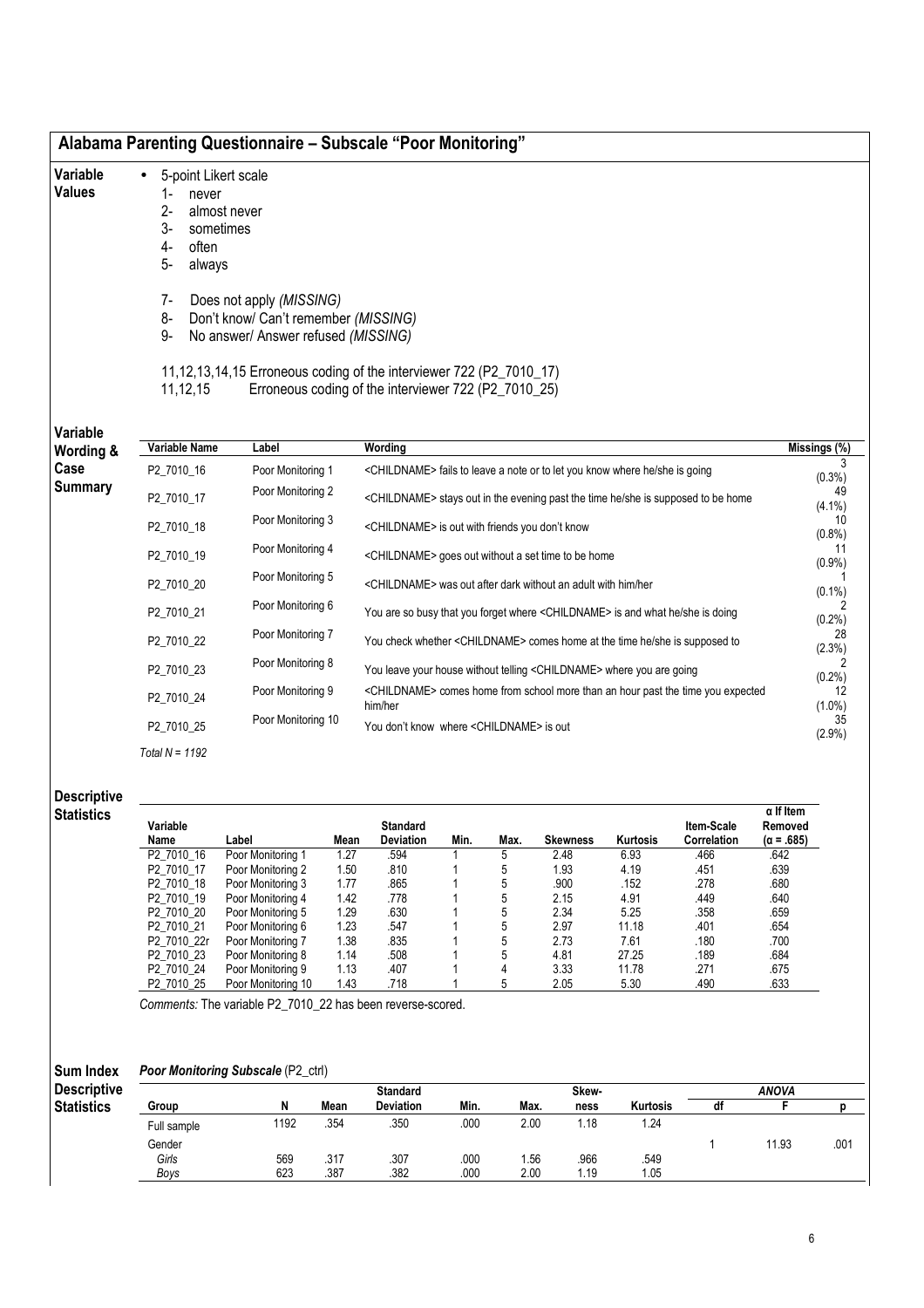| Treatment        |     |      |      |      |      |      |         | 3 | 1.95  | .121 |
|------------------|-----|------|------|------|------|------|---------|---|-------|------|
| Control          | 319 | .382 | .364 | .000 | 2.00 | 1.15 | 1.29    |   |       |      |
| Triple P         | 283 | .343 | .342 | .000 | 1.80 | 1.21 | 1.56    |   |       |      |
| <b>PATHS</b>     | 334 | .365 | .355 | .000 | 1.56 | 1.07 | .764    |   |       |      |
| Combination      | 256 | .315 | .332 | .000 | 1.50 | 1.35 | 1.62    |   |       |      |
| Language         |     |      |      |      |      |      |         | 8 | 10.80 | .000 |
| German           | 800 | .411 | .362 | .000 | 2.00 | 1.05 | .956    |   |       |      |
| Albanian         | 69  | .265 | .302 | .000 | 1.30 | 1.44 | 1.91    |   |       |      |
| Bos./Cro./ Serb. | 85  | .146 | .194 | .000 | .700 | 1.32 | .760    |   |       |      |
| English          | 18  | .256 | .331 | .000 | 1.00 | 1.33 | .588    |   |       |      |
| Italian          | 17  | .372 | .319 | .000 | .900 | .138 | $-1.45$ |   |       |      |
| Portuguese       | 70  | .188 | .265 | .000 | 1.40 | 2.01 | 5.47    |   |       |      |
| Spanish          | 46  | .269 | .315 | .000 | 1.50 | 1.87 | 4.27    |   |       |      |
| Tamil            | 48  | .355 | .342 | .000 | 1.20 | .893 | $-123$  |   |       |      |
| Turkish          | 39  | .221 | .298 | .000 | 1.00 | 1.46 | 1.17    |   |       |      |

### Comments:

1) The variable P2\_7010\_22 has been reverse-scored and then the scale has been constructed by taking the average of all the variables. The maximum number of missing values allowed was 3. For the purpose of rescaling, 1 has been subtracted from the total scale.

2) The results of the ANOVA are highly significant for the gender groups  $(F(1,1190) = 11.93, p < 0.001)$  and the language groups  $(F(8,1183)$  $=10.80, p<.001$ ). ANOVA yielded no significant results for the treatment groups ( $F(3,1188) = 1.95, p>0.6$ ).

| <b>Correlations</b>               | <b>Poor Monitoring Subscale (P2_ctrl)</b>                   |                  |                                  |              |                    |                                |            |                 |                               |            |
|-----------------------------------|-------------------------------------------------------------|------------------|----------------------------------|--------------|--------------------|--------------------------------|------------|-----------------|-------------------------------|------------|
| with<br>Subscales &<br><b>DVs</b> | Variable                                                    |                  | Full<br>Sample<br>P <sub>2</sub> | N            |                    | <b>Girls</b><br>P <sub>2</sub> | N          |                 | <b>Boys</b><br>P <sub>2</sub> | N          |
|                                   | <b>Subscales</b><br>Involvement                             | $-284$           | $***$<br>$***$                   | 1192<br>1192 | $-.247$            | $***$<br>$***$                 | 569        | $-.313$         | $***$<br>$***$                | 623        |
|                                   | <b>Positive Parenting</b><br><b>Inconsistent Discipline</b> | $-198$<br>.274   | $***$<br>$\star$                 | 1180         | $-203$<br>.254     | $***$                          | 569<br>564 | $-.206$<br>.284 | $***$<br>$\star$              | 623<br>616 |
|                                   | Corporal Punishment<br>Parent SBQ                           | .068             |                                  | 1189         | .010               | ns                             | 567        | .097            |                               | 622        |
|                                   | Aggression<br>Prosociality                                  | .329<br>$-181$   | $***$<br>$***$                   | 1189<br>1187 | .301<br>$-177$     | $***$<br>$***$                 | 568<br>565 | .335<br>$-160$  | $***$<br>$***$                | 621<br>622 |
|                                   | Teacher SBQ<br>Aggression<br>Prosociality                   | .067<br>$-0.052$ | $\star$<br>ns                    | 1160<br>1161 | $-017$<br>$-0.013$ | ns<br>ns                       | 554<br>555 | .096<br>$-.036$ | $^\star$<br>ns                | 606<br>606 |
|                                   | Child SBQ<br>Aggression                                     | .150             | $***$                            | 1176         | .152               | $***$                          | 560        | .132            | $***$                         | 616        |
|                                   | Prosociality                                                | $-.048$          | ns                               | 1176         | .042               | ns                             | 560        | $-0.075$        | ns                            | 616        |

1 \*\*\* p<.001, \*\* p<.01, \* p<.05, ns p>.05

Comments : The Poor Monitoring subscale is negatively correlated with the two positive APQ subscales and positively correlated with the other two negative APQ subscales. The correlations for the latter are significant and low, pointing to good divergent validity. Among all the measures of child aggression and prosociality, parent-reported measures show the highest and strongest correlations with Poor Monitoring. Overall, the subscale yields low predictive validity.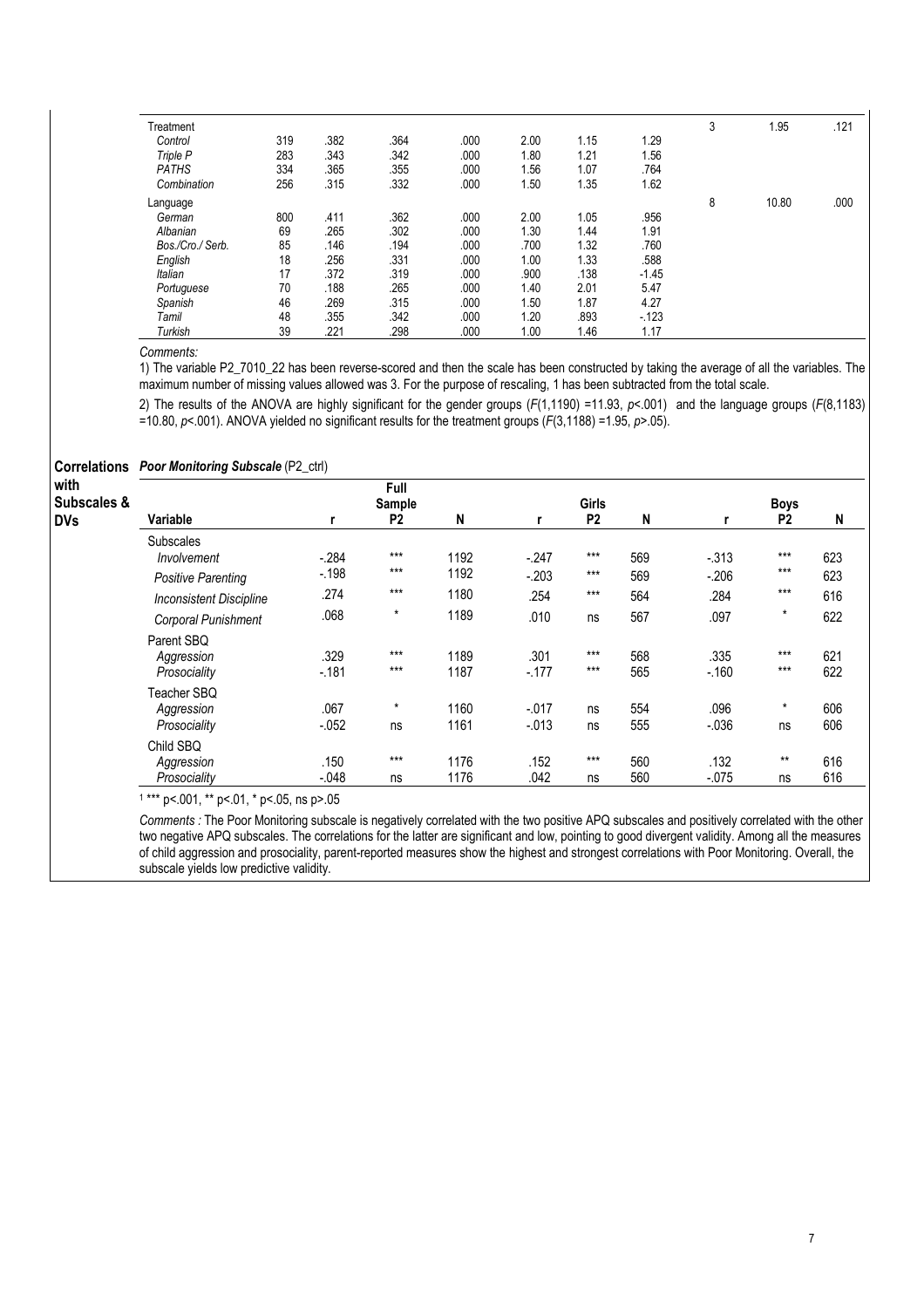| Alabama Parenting Questionnaire – Subscale "Inconsistent Discipline" |  |  |  |  |
|----------------------------------------------------------------------|--|--|--|--|
|----------------------------------------------------------------------|--|--|--|--|

#### Variable • 5-point Likert scale

- Values
- 1- never
	- 2- almost never 3- sometimes
	- 4- often
	-
	- 5- always
	- 7- Does not apply (MISSING)
	- 8- Don't know/ Can't remember (MISSING)
	- 9- No answer/ Answer refused (MISSING)

# Variable

| Variable<br>Wording & | Variable Name    | Label                     | Wordina                                                                                                                                                                                                 | $\overline{\mathsf{Missings}}$ (%) |
|-----------------------|------------------|---------------------------|---------------------------------------------------------------------------------------------------------------------------------------------------------------------------------------------------------|------------------------------------|
| Case                  | P2 7010 26       | Inconsistent Discipline 1 | You threaten to punish <childname> and then don't actually punish him/her</childname>                                                                                                                   | $(0.3\%)$                          |
| <b>Summary</b>        | P2 7010 27       | Inconsistent Discipline 2 | <childname> talks to you out of being punished after he/she has done something<br/>wrong</childname>                                                                                                    | 29<br>$(2.4\%)$                    |
|                       | P2 7010 28       | Inconsistent Discipline 3 | You feel that getting <childname> to obey you is more trouble than it's worth</childname>                                                                                                               | $(0.1\%)$                          |
|                       | P2 7010 29       | Inconsistent Discipline 4 | You let <childname> out of a punishment early, like you lift restrictions earlier<br/>than you originally said (E.g., he/she is allowed to watch TV again earlier than<br/>originally said)</childname> | 48<br>$(4.0\%)$                    |
|                       | P2 7010 30       | Inconsistent Discipline 5 | You don't punish <childname> when he/she does something wrong</childname>                                                                                                                               | 29<br>$(2.4\%)$                    |
|                       | P2 7010 31       | Inconsistent Discipline 6 | You give <childname> a more severe punishment than usual because you are in<br/>a bad mood</childname>                                                                                                  | 10<br>$(0.8\%)$                    |
|                       | Total $N = 1192$ |                           |                                                                                                                                                                                                         |                                    |

### Descriptiv **Statistics**

| Variable<br>Name | Label                          | Mean | <b>Standard</b><br><b>Deviation</b> | Min. | Max. | <b>Skewness</b> | <b>Kurtosis</b> | <b>Item-Scale</b><br>Correlation | $\alpha$ If Item<br>Removed<br>$(\alpha = .576)$ |
|------------------|--------------------------------|------|-------------------------------------|------|------|-----------------|-----------------|----------------------------------|--------------------------------------------------|
| P2_7010_26       | Inconsistent Discipline        | 2.23 | .950                                |      | 5    | .340            | $-426$          | .456                             | .466                                             |
| P2_7010_27       | <b>Inconsistent Discipline</b> | 2.34 | 1.02                                |      | 5    | .240            | $-670$          | .418                             | .480                                             |
| P2_7010_28       | Inconsistent Discipline        | 1.86 | .908                                |      | 5    | .742            | $-260$          | .308                             | .533                                             |
| P2_7010_29       | Inconsistent Discipline<br>4   | 2.42 | .994                                |      | 5    | .065            | $-637$          | .412                             | .484                                             |
| P2 7010 30       | Inconsistent Discipline        | 2.53 | .991                                |      | 5    | .164            | $-202$          | .148                             | .601                                             |
| P2 7010 31       | Inconsistent Discipline<br>6   | 1.89 | .866                                |      | 5    | .475            | $-739$          | .154                             | .592                                             |

### Sum Index **Descriptive**

## Inconsistent Discipline Subscale (P2\_erratic)

| scriptive |                  |      |      | <b>Standard</b>  |      |      | Skew-    |          |    | <b>ANOVA</b> |      |
|-----------|------------------|------|------|------------------|------|------|----------|----------|----|--------------|------|
| atistics  | Group            | N    | Mean | <b>Deviation</b> | Min. | Max. | ness     | Kurtosis | df |              |      |
|           | Full sample      | 1180 | 1.21 | .539             | .000 | 3.00 | .036     | $-316$   |    |              |      |
|           | Gender           |      |      |                  |      |      |          |          |    | 5.12         | .024 |
|           | Girls            | 564  | 1.17 | .536             | .000 | 2.67 | .013     | $-418$   |    |              |      |
|           | Boys             | 616  | 1.24 | .539             | .000 | 3.00 | .055     | $-234$   |    |              |      |
|           | Treatment        |      |      |                  |      |      |          |          | 3  | .453         | .715 |
|           | Control          | 314  | 1.23 | .536             | .000 | 3.00 | .071     | .038     |    |              |      |
|           | Triple P         | 280  | 1.21 | .546             | .000 | 2.67 | .074     | $-457$   |    |              |      |
|           | <b>PATHS</b>     | 333  | 1.21 | .515             | .000 | 2.50 | .083     | $-466$   |    |              |      |
|           | Combination      | 253  | 1.18 | .566             | .000 | 2.83 | $-071$   | $-440$   |    |              |      |
|           | Language         |      |      |                  |      |      |          |          | 8  | 1.25         | .266 |
|           | German           | 789  | 1.20 | .514             | .000 | 2.67 | .032     | $-315$   |    |              |      |
|           | Albanian         | 68   | 1.27 | .647             | .000 | 2.67 | $-194$   | $-939$   |    |              |      |
|           | Bos./Cro./ Serb. | 85   | 1.21 | .570             | .000 | 2.33 | $-0.070$ | $-362$   |    |              |      |
|           | English          | 18   | 1.25 | .597             | .200 | 2.50 | .259     | $-338$   |    |              |      |
|           | Italian          | 17   | 1.56 | .469             | .400 | 2.33 | $-619$   | 1.05     |    |              |      |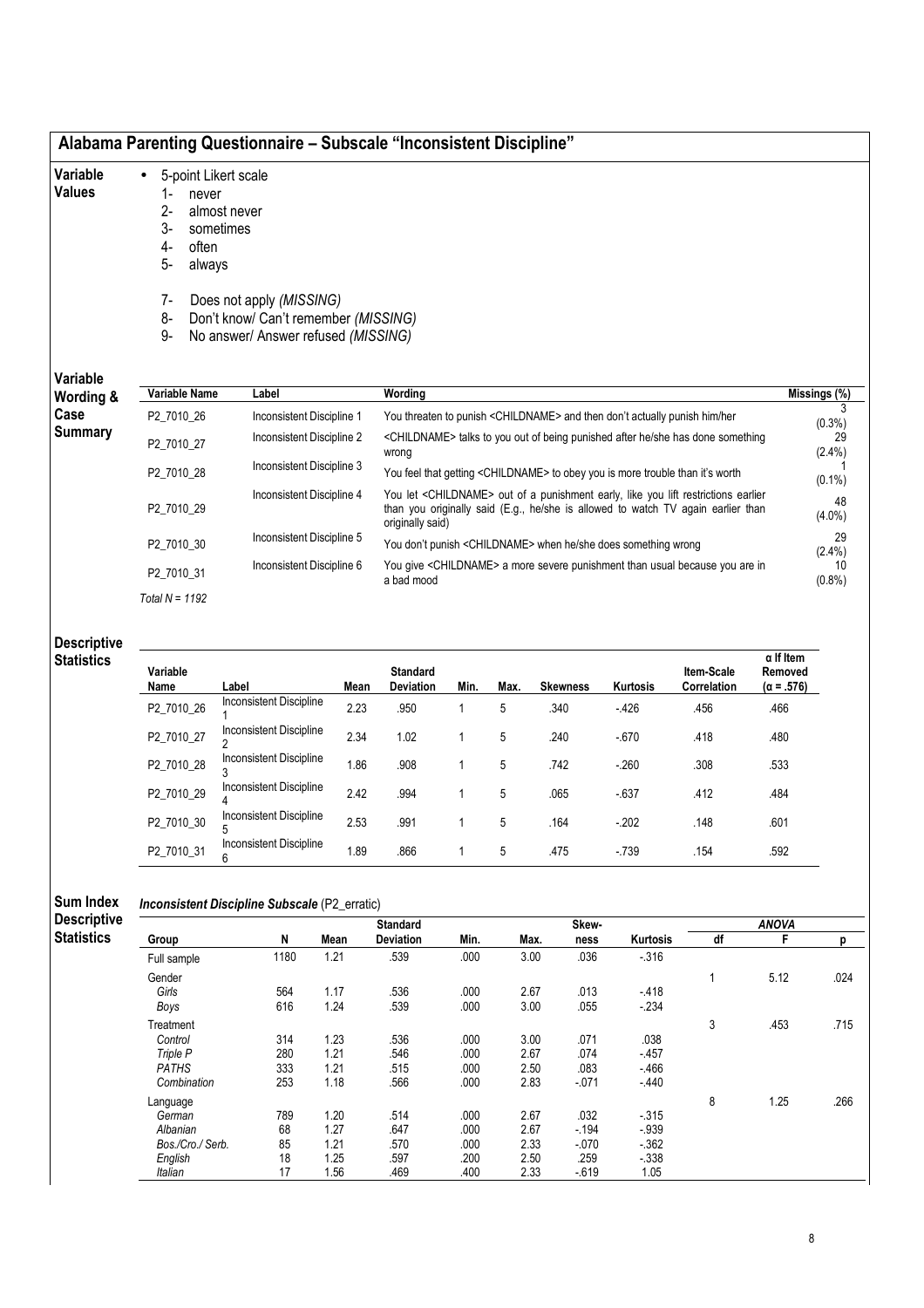| Portuguese | 70<br>. v | $\sim$<br>.Zb                | .666 | .000 | ∩∩ כי<br>J.UU    | 403              | nao<br>.ujz |
|------------|-----------|------------------------------|------|------|------------------|------------------|-------------|
| Spanish    | 46        | . 16                         | .570 | .170 | 0.47<br><u>.</u> | חכר<br>-.zou     | 09، ا       |
| Tamil      | 48        | $\overline{\phantom{a}}$<br> | .444 | .170 | ን ስስ<br>Z.UU     | 100<br>-<br>ےں ا | .862        |
| Turkish    | 39        | $\sim$<br>                   | .548 | .000 | 0.22<br>ںں.ے     | $-285$           | .256        |

### Comments:

1) The scale has been constructed by taking the average of all the variables. The maximum number of missing values allowed was 2. For the purpose of rescaling, 1 has been subtracted from the total scale.

2) The results of the ANOVA are moderately significant for the gender groups  $(F(1,1178) = 5.12, p < 0.05)$ . ANOVA yielded no significant results for either the treatment groups (F(3,1176) = 453, p>.05) or the language groups (F(8,1171) = 1.25, p>.05).

| <b>Correlations</b><br>with | <b>Inconsistent Discipline Subscale (P2_erratic)</b> |          | Full           |      |         |                |     |         |                |     |
|-----------------------------|------------------------------------------------------|----------|----------------|------|---------|----------------|-----|---------|----------------|-----|
| Subscales &                 |                                                      |          | Sample         |      |         | <b>Girls</b>   |     |         | <b>Boys</b>    |     |
| <b>DVs</b>                  | Variable                                             |          | P <sub>2</sub> | N    |         | P <sub>2</sub> | N   |         | P <sub>2</sub> | N   |
|                             | <b>Subscales</b>                                     |          |                |      |         |                |     |         |                |     |
|                             | Involvement                                          | $-177$   | $***$          | 1180 | $-.138$ | $***$          | 564 | $-.209$ | $***$          | 616 |
|                             | <b>Positive Parenting</b>                            | $-.031$  | ns             | 1180 | $-.026$ | ns             | 564 | $-.041$ | ns             | 616 |
|                             | Poor Monitoring                                      | .274     | $***$          | 1180 | .254    | $***$          | 564 | .284    | $***$          | 616 |
|                             | Corporal Punishment                                  | .285     | $***$          | 1178 | .278    | $***$          | 563 | .285    | $***$          | 615 |
|                             | Parent SBQ                                           |          |                |      |         |                |     |         |                |     |
|                             | Aggression                                           | .284     | $***$          | 1177 | .217    | $***$          | 563 | .329    | $***$          | 614 |
|                             | Prosociality                                         | $-199$   | $***$          | 1175 | $-177$  | $***$          | 560 | $-.203$ | $***$          | 615 |
|                             | Teacher SBQ                                          |          |                |      |         |                |     |         |                |     |
|                             | Aggression                                           | .064     | $\star$        | 1149 | .070    | ns             | 549 | .045    | ns             | 600 |
|                             | Prosociality                                         | $-.055$  | ns             | 1150 | $-065$  | <b>Ns</b>      | 550 | $-.017$ | ns             | 600 |
|                             | Child SBQ                                            |          |                |      |         |                |     |         |                |     |
|                             | Aggression                                           | .101     | $***$          | 1164 | .099    | $\star$        | 555 | .090    | $\star$        | 609 |
|                             | Prosociality                                         | $-0.053$ | ns             | 1164 | $-.039$ | ns             | 555 | $-.046$ | ns             | 609 |

1 \*\*\* p<.001, \*\* p<.01, \* p<.05, ns p>.05

Comments: The Inconsistent Discipline subscale is negatively correlated with the two positive APQ subscales and positively correlated with the other two negative APQ subscales. The correlations are all significant (except the positive parenting subscale) and low, pointing to good divergent validity. Among all the measures of child aggression and prosociality, parent-reported measures generally show the highest and strongest correlations with Inconsistent Discipline. Overall, the subscale yields low predictive validity.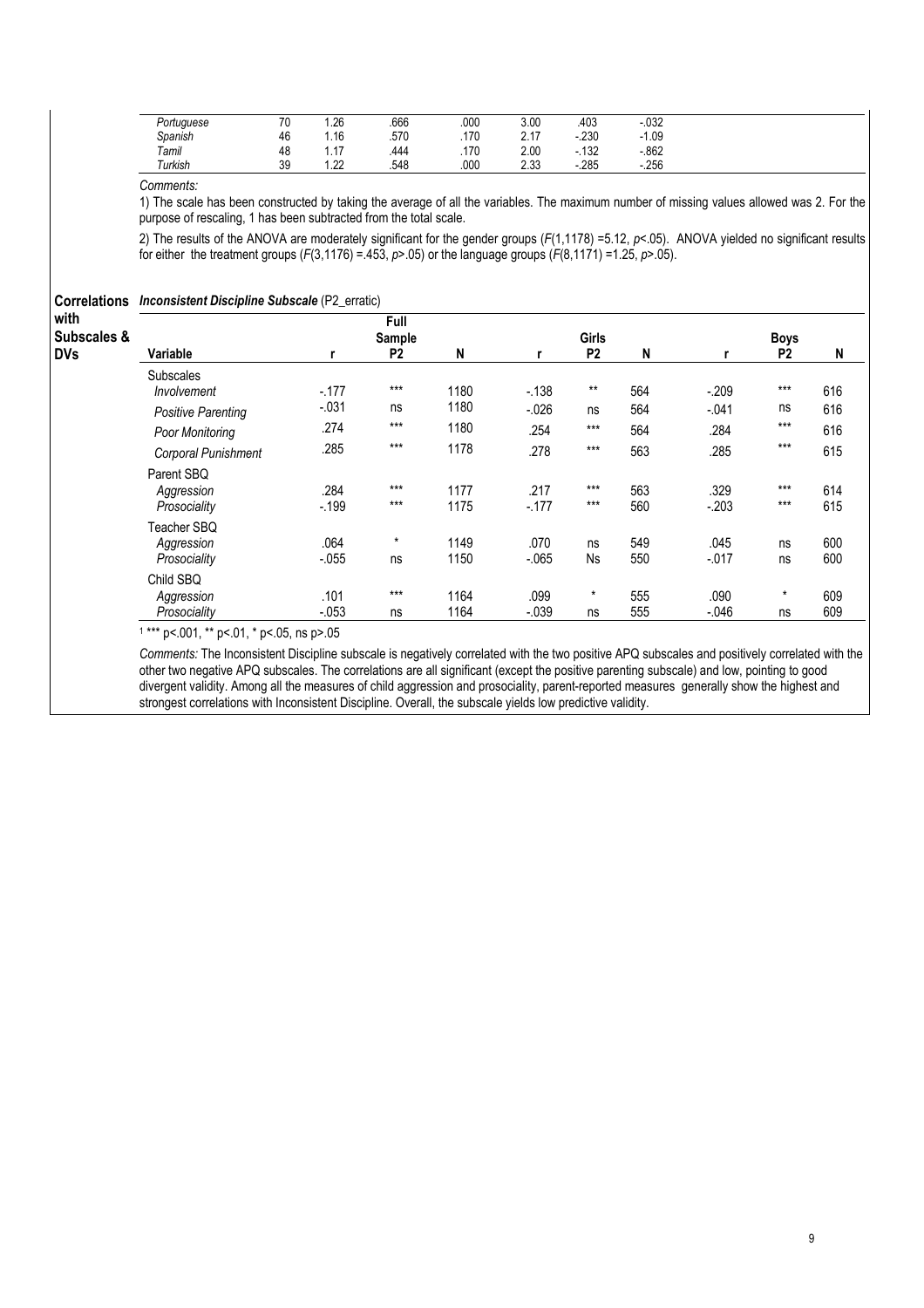| Variable<br><b>Values</b>               | 5-point Likert scale<br>$\bullet$<br>$1-$<br>never<br>$2-$<br>3-<br>sometimes<br>4-<br>often<br>5-<br>always                       | almost never                                                                                                                                                                                                    |                      |                              |              |              |                                                                                                                                                                 |                         |                           |                                                  |                        |
|-----------------------------------------|------------------------------------------------------------------------------------------------------------------------------------|-----------------------------------------------------------------------------------------------------------------------------------------------------------------------------------------------------------------|----------------------|------------------------------|--------------|--------------|-----------------------------------------------------------------------------------------------------------------------------------------------------------------|-------------------------|---------------------------|--------------------------------------------------|------------------------|
|                                         | 7-<br>8-<br>9-                                                                                                                     | Does not apply (MISSING)<br>Don't know/ Can't remember (MISSING)<br>No answer/ Answer refused (MISSING)                                                                                                         |                      |                              |              |              |                                                                                                                                                                 |                         |                           |                                                  |                        |
| Variable                                |                                                                                                                                    |                                                                                                                                                                                                                 |                      |                              |              |              |                                                                                                                                                                 |                         |                           |                                                  |                        |
| Wording &                               | Variable Name                                                                                                                      | Label                                                                                                                                                                                                           |                      | Wording                      |              |              |                                                                                                                                                                 |                         |                           |                                                  | Missings (%)           |
| Case<br>Summary                         | P2_7010_32<br>P2_7010_33                                                                                                           | Corporal Punishment 1<br>Corporal Punishment 2                                                                                                                                                                  |                      |                              |              |              | You spank <childname> with your hand when he/she has done something wrong<br/>You slap <childname> when he/she has done something wrong</childname></childname> |                         |                           |                                                  | $(0.2\%)$              |
|                                         | P2_7010_34<br>Total $N = 1192$                                                                                                     | Corporal Punishment 3                                                                                                                                                                                           |                      | something wrong              |              |              | Hit <childname> with a belt, switch, or other object when he/she has done</childname>                                                                           |                         |                           |                                                  | $(0.3\%)$<br>$(0.3\%)$ |
| <b>Descriptive</b><br><b>Statistics</b> | Variable<br>Name                                                                                                                   | Label                                                                                                                                                                                                           | Mean                 | <b>Standard</b><br>Deviation | Min.         | Max.         | <b>Skewness</b>                                                                                                                                                 | Kurtosis                | Item-Scale<br>Correlation | $\alpha$ If Item<br>Removed<br>$(\alpha = .543)$ |                        |
|                                         | P2_7010_32<br>P2 7010 33<br>P2_7010_34                                                                                             | Corporal Punishment 1<br>Corporal Punishment 2<br>Corporal Punishment 3                                                                                                                                         | 1.73<br>1.34<br>1.07 | .840<br>.623<br>.339         | 1<br>1<br>1  | 5<br>5<br>4  | .767<br>1.74<br>5.03                                                                                                                                            | $-491$<br>2.24<br>26.86 | .447<br>.446<br>.288      | .335<br>.293<br>.577                             |                        |
| <b>Sum Index</b>                        |                                                                                                                                    | Corporal Punishment Subscale (P2_corporal)                                                                                                                                                                      |                      |                              |              |              |                                                                                                                                                                 |                         |                           |                                                  |                        |
| <b>Descriptive</b>                      |                                                                                                                                    |                                                                                                                                                                                                                 |                      | <b>Standard</b>              |              |              | Skew-                                                                                                                                                           |                         |                           | <b>ANOVA</b>                                     |                        |
| <b>Statistics</b>                       | Group<br>Full sample                                                                                                               | N<br>1189                                                                                                                                                                                                       | Mean<br>.379         | <b>Deviation</b><br>.459     | Min.<br>.000 | Max.<br>3.00 | ness<br>1.33                                                                                                                                                    | Kurtosis<br>1.86        | df                        | F                                                | p                      |
|                                         | Gender                                                                                                                             |                                                                                                                                                                                                                 |                      |                              |              |              |                                                                                                                                                                 |                         | $\mathbf 1$               | 5.20                                             | .023                   |
|                                         | Girls                                                                                                                              | 567                                                                                                                                                                                                             | .348                 | .434                         | .000         |              | 3.00<br>1.48                                                                                                                                                    | 2.90                    |                           |                                                  |                        |
|                                         | Boys                                                                                                                               | 622                                                                                                                                                                                                             | .408                 | .479                         | .000         | 2.67         | 1.20                                                                                                                                                            | 1.17                    |                           |                                                  |                        |
|                                         | Treatment                                                                                                                          |                                                                                                                                                                                                                 |                      |                              |              |              |                                                                                                                                                                 |                         | 3                         | .449                                             | .718                   |
|                                         | Control<br>Triple P                                                                                                                | 317<br>283                                                                                                                                                                                                      | .397<br>.375         | .488<br>.430                 | .000<br>.000 | 2.67<br>2.00 | 1.37<br>1.03                                                                                                                                                    | 1.88<br>.531            |                           |                                                  |                        |
|                                         | <b>PATHS</b>                                                                                                                       | 333                                                                                                                                                                                                             | .358                 | .453                         | .000         | 2.00         | 1.39                                                                                                                                                            | 1.46                    |                           |                                                  |                        |
|                                         | Combination                                                                                                                        | 256                                                                                                                                                                                                             | .391                 | .462                         | .000         | 3.00         | 1.44                                                                                                                                                            | 3.34                    |                           |                                                  |                        |
|                                         | Language                                                                                                                           |                                                                                                                                                                                                                 |                      |                              |              |              |                                                                                                                                                                 |                         | 8                         | 27.86                                            | .000                   |
|                                         | German                                                                                                                             | 799                                                                                                                                                                                                             | .270                 | .364                         | .000         | 2.00         | 1.53                                                                                                                                                            | 2.48                    |                           |                                                  |                        |
|                                         | Albanian                                                                                                                           | 68                                                                                                                                                                                                              | .635                 | .612                         | .000         | 3.00         | .967                                                                                                                                                            | 1.65                    |                           |                                                  |                        |
|                                         | Bos./Cro./ Serb.                                                                                                                   | 85                                                                                                                                                                                                              | .510                 | .429                         | .000         | 1.67         | .396                                                                                                                                                            | $-635$                  |                           |                                                  |                        |
|                                         | English<br>Italian                                                                                                                 | 18<br>17                                                                                                                                                                                                        | .685<br>.784         | .420<br>.499                 | .000<br>.000 | 1.33<br>1.33 | .083<br>$-184$                                                                                                                                                  | $-745$<br>$-1.50$       |                           |                                                  |                        |
|                                         | Portuguese                                                                                                                         | 70                                                                                                                                                                                                              | .614                 | .531                         | .000         | 2.67         | 1.11                                                                                                                                                            | 1.87                    |                           |                                                  |                        |
|                                         | Spanish                                                                                                                            | 46                                                                                                                                                                                                              | .297                 | .467                         | .000         | 2.00         | 1.77                                                                                                                                                            | 3.06                    |                           |                                                  |                        |
|                                         | Tamil                                                                                                                              | 48                                                                                                                                                                                                              | .917                 | .617                         | .000         | 2.00         | .026                                                                                                                                                            | $-.970$                 |                           |                                                  |                        |
|                                         | Turkish                                                                                                                            | 38                                                                                                                                                                                                              | .596                 | .515                         | .000         | 2.00         | .512                                                                                                                                                            | $-.101$                 |                           |                                                  |                        |
|                                         | Comments:                                                                                                                          | 1) The scale has been constructed by taking the average of all the variables. Tthe maximum number of missing values allowed was 1. For the<br>purpose of rescaling, 1 has been subtracted from the total scale. |                      |                              |              |              |                                                                                                                                                                 |                         |                           |                                                  |                        |
|                                         | groups ( $F(8,1180)$ = 27.86, p<.001). ANOVA yielded no significant results for the treatment groups ( $F(3,1185)$ = .449, p>.05). | 2) The results of the ANOVA are moderately significant for the gender groups $(F(1,1187) = 5.20 \text{ pc}$ =05) and highly significant for the language                                                        |                      |                              |              |              |                                                                                                                                                                 |                         |                           |                                                  |                        |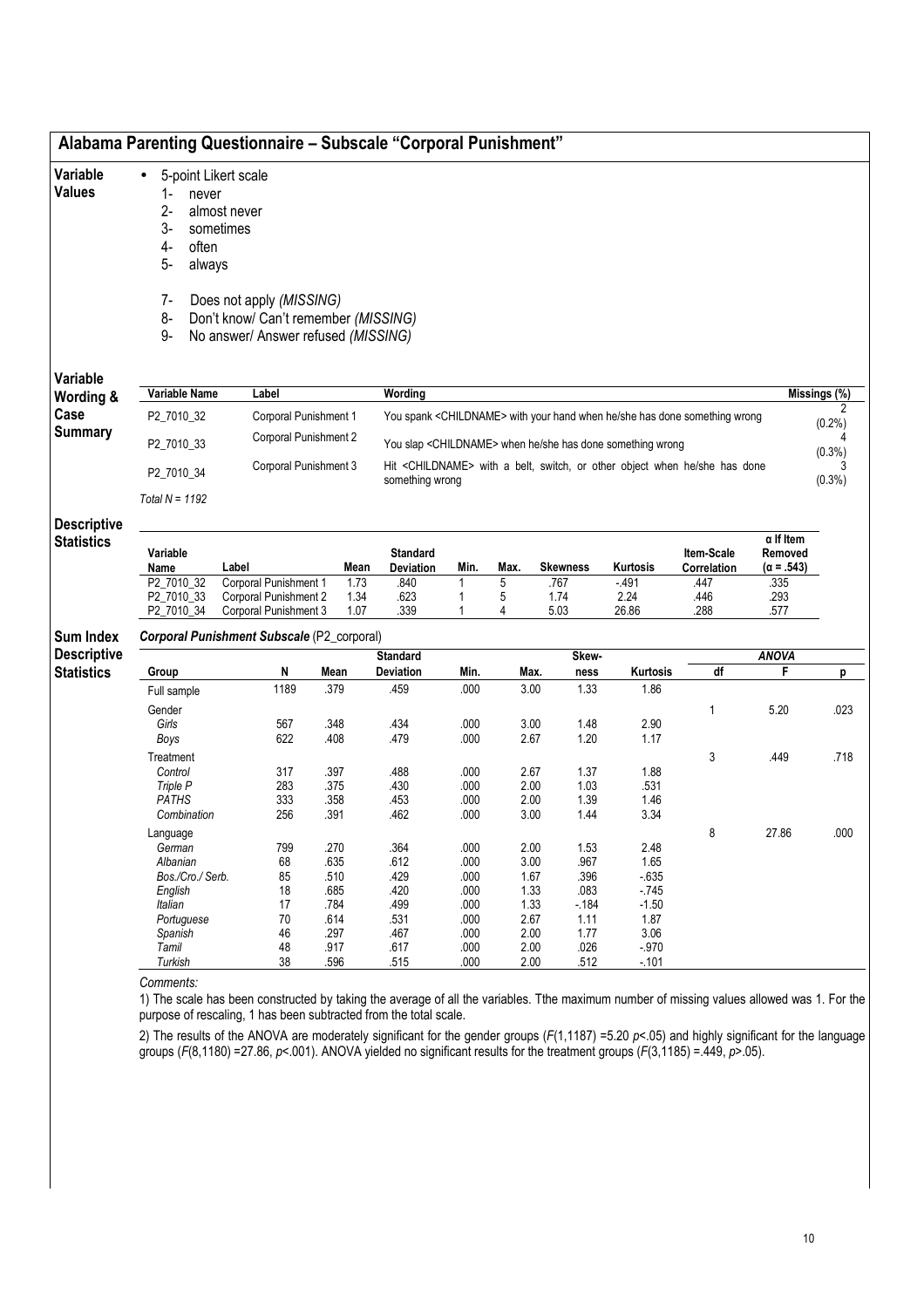| <b>Correlations</b>               | Corporal Punishment Subscale (P2_corporal)   |                  |                                  |              |                      |                           |            |                 |                               |            |
|-----------------------------------|----------------------------------------------|------------------|----------------------------------|--------------|----------------------|---------------------------|------------|-----------------|-------------------------------|------------|
| with<br>Subscales &<br><b>DVs</b> | Variable                                     |                  | Full<br>Sample<br>P <sub>2</sub> | N            |                      | <b>Girls</b><br><b>P2</b> | N          |                 | <b>Boys</b><br>P <sub>2</sub> | N          |
|                                   | <b>Subscales</b><br>Involvement              | $-.029$          | ns<br>$***$                      | 1189         | .017                 | ns                        | 567        | $-.064$         | ns<br>$***$                   | 622        |
|                                   | <b>Positive Parenting</b><br>Poor Monitoring | .150<br>.068     | $\star$                          | 1189<br>1189 | .166<br>.010         | $***$<br>ns               | 567<br>567 | .132<br>.097    | $\star$                       | 622<br>622 |
|                                   | <b>Inconsistent Discipline</b><br>Parent SBQ | .285             | $***$                            | 1178         | .278                 | $***$                     | 563        | .285            | $***$                         | 615        |
|                                   | Aggression<br>Prosociality                   | .125<br>$-0.009$ | $***$<br>ns                      | 1186<br>1184 | .074<br>$-.041$      | ns<br>ns                  | 566<br>563 | .151<br>.036    | $***$<br>ns                   | 620<br>621 |
|                                   | Teacher SBQ<br>Aggression                    | .111             | $***$                            | 1158         | .110                 | $\star$                   | 552        | .099            | $\star$                       | 606        |
|                                   | Prosociality<br>Child SBQ                    | $-054$           | ns                               | 1159         | $-0.098$             | $\star$                   | 553        | .011            | ns                            | 606        |
|                                   | Aggression<br>Prosociality                   | .031<br>$-078$   | ns<br>$***$                      | 1174<br>1174 | $-0.023$<br>$-0.085$ | ns<br>$\star$             | 558<br>558 | .052<br>$-.060$ | ns<br>ns                      | 616<br>616 |

1 \*\*\* p<.001, \*\* p<.01, \* p<.05, ns p>.05

Comments: The Corporal Punishment subscale is positively correlated with the other two negative APQ subscales and with positive parenting. The correlations are significant and low, pointing to good divergent validity. Corporal punishment does not yield any significant correlation with parental involvement. The correlation between Corporal Punishment and child aggression is generally very low but significant only when the informant is the parent or the teacher. The Corporal Punishment does not have much correlation with child prosociality, irrespective of the type of the informant. Overall, the subscale yields low predictive validity.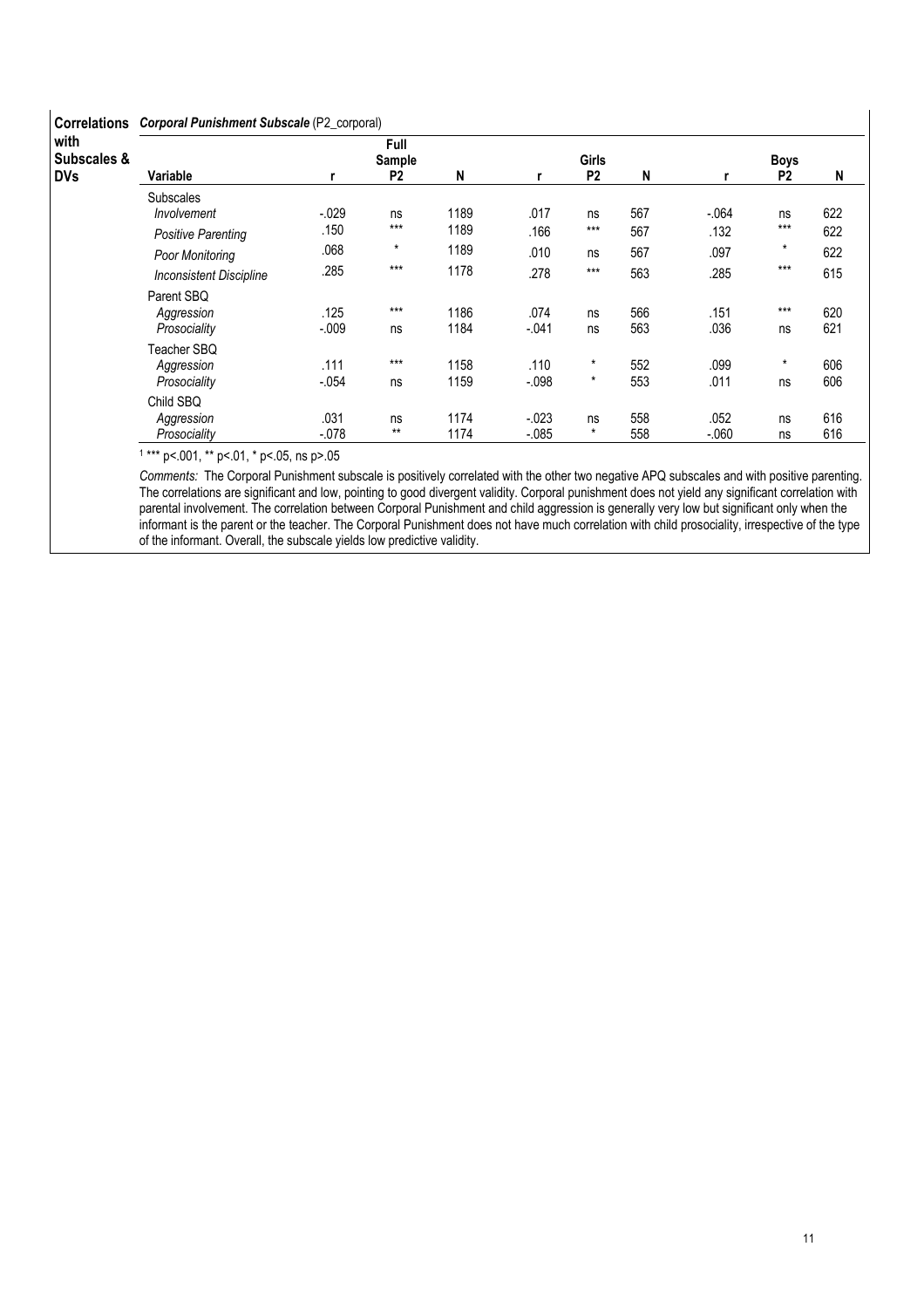| Variable           | 5-point Likert scale<br>$\bullet$ |                                      |              |                  |        |      |                                                                     |                                                                                       |              |              |              |
|--------------------|-----------------------------------|--------------------------------------|--------------|------------------|--------|------|---------------------------------------------------------------------|---------------------------------------------------------------------------------------|--------------|--------------|--------------|
| <b>Values</b>      |                                   |                                      |              |                  |        |      |                                                                     |                                                                                       |              |              |              |
|                    | $1 -$<br>never                    |                                      |              |                  |        |      |                                                                     |                                                                                       |              |              |              |
|                    | $2-$                              | almost never                         |              |                  |        |      |                                                                     |                                                                                       |              |              |              |
|                    | $3-$                              | sometimes                            |              |                  |        |      |                                                                     |                                                                                       |              |              |              |
|                    | 4-<br>often                       |                                      |              |                  |        |      |                                                                     |                                                                                       |              |              |              |
|                    | $5-$<br>always                    |                                      |              |                  |        |      |                                                                     |                                                                                       |              |              |              |
|                    | 7-                                | Does not apply (MISSING)             |              |                  |        |      |                                                                     |                                                                                       |              |              |              |
|                    | 8-                                | Don't know/ Can't remember (MISSING) |              |                  |        |      |                                                                     |                                                                                       |              |              |              |
|                    | $9-$                              | No answer/ Answer refused (MISSING)  |              |                  |        |      |                                                                     |                                                                                       |              |              |              |
|                    |                                   |                                      |              |                  |        |      |                                                                     |                                                                                       |              |              |              |
|                    |                                   |                                      |              |                  |        |      |                                                                     |                                                                                       |              |              |              |
| Variable           | <b>Variable Name</b>              | Label                                |              | Wording          |        |      |                                                                     |                                                                                       |              |              | Missings (%) |
| Wording &          |                                   |                                      |              |                  |        |      |                                                                     |                                                                                       |              |              | 11           |
| Case               | P2_7010_35                        | Other Discipline 1                   |              |                  |        |      |                                                                     | You take away privileges or money from <childname> as a punishment</childname>        |              |              | $(0.9\%)$    |
| <b>Summary</b>     |                                   | Other Discipline 2                   |              |                  |        |      |                                                                     |                                                                                       |              |              | 8            |
|                    | P2_7010_36                        |                                      |              |                  |        |      | You send <childname> to his/her room as a punishment</childname>    |                                                                                       |              |              | (0.7%        |
|                    | P2_7010_37                        | Other Discipline 3                   |              |                  |        |      |                                                                     | You yell or scream at <childname> when he/she had done something wrong</childname>    |              |              |              |
|                    |                                   |                                      |              |                  |        |      |                                                                     |                                                                                       |              |              | $(0.2\%)$    |
|                    | P2_7010_38                        | Other Discipline 4                   |              |                  |        |      |                                                                     | Calmly explain to <childname> why his/her behaviour was wrong when he/she</childname> |              |              |              |
|                    |                                   |                                      |              | misbehaves       |        |      |                                                                     |                                                                                       |              |              | $(0.1\%)$    |
|                    | P2_7010_39                        | Other Discipline 5                   |              |                  |        |      |                                                                     | Use time out, that is make him/her sit or stand in a corner, as a punishment          |              |              | 8<br>(0.7%   |
|                    |                                   | Other Discipline 6                   |              |                  |        |      |                                                                     |                                                                                       |              |              |              |
|                    | P2_7010_40                        |                                      |              |                  |        |      | You give extra <childname> extra chores as a punishment</childname> |                                                                                       |              |              | $(0.3\%)$    |
|                    | Total $N = 1192$                  |                                      |              |                  |        |      |                                                                     |                                                                                       |              |              |              |
|                    |                                   |                                      |              |                  |        |      |                                                                     |                                                                                       |              |              |              |
| <b>Descriptive</b> |                                   |                                      |              |                  |        |      |                                                                     |                                                                                       |              |              |              |
| <b>Statistics</b>  | Variable                          |                                      |              | <b>Standard</b>  |        |      |                                                                     |                                                                                       |              |              |              |
|                    | Name                              | Label                                | Mean         | <b>Deviation</b> | Min.   | Max. | <b>Skewness</b>                                                     | Kurtosis                                                                              |              |              |              |
|                    | P2_7010_35                        | Other Discipline 1                   | 2.65         | 1.06             |        | 5    | $-011$                                                              | $-532$                                                                                |              |              |              |
|                    | P2_7010_36                        | Other Discipline 2                   | 2.54         | .995             |        | 5    | .013                                                                | $-511$                                                                                |              |              |              |
|                    | P2 7010 37                        | Other Discipline 3                   | 2.73         | .855             |        | 5    | $-018$                                                              | .186                                                                                  |              |              |              |
|                    | P2_7010_38                        | Other Discipline 4                   | 4.02         | .749             |        | 5    | $-322$                                                              | $-286$                                                                                |              |              |              |
|                    | P2_7010_39                        | Other Discipline 5                   | 1.49         | .890             |        | 5    | 1.67                                                                | 1.78                                                                                  |              |              |              |
|                    | P2_7010_40                        | Other Discipline 6                   | 1.75         | .969             |        | 5    | .910                                                                | $-388$                                                                                |              |              |              |
| <b>Sum Index</b>   |                                   | Other Discipline: (P2_7010_35)       |              |                  |        |      |                                                                     |                                                                                       |              |              |              |
| <b>Descriptive</b> |                                   |                                      |              | <b>Standard</b>  |        |      | Skew-                                                               |                                                                                       |              | <b>ANOVA</b> |              |
| <b>Statistics</b>  | Group                             | N                                    | Mean         | Deviation        | Min.   | Max. | ness                                                                | Kurtosis                                                                              | df           | F            | p            |
|                    | Full sample                       | 1,181                                | 2.65         | 1.06             | 1      | 5    | $-0.011$                                                            | $-532$                                                                                |              |              |              |
|                    |                                   |                                      |              |                  |        |      |                                                                     |                                                                                       |              |              |              |
|                    | Gender                            |                                      |              |                  |        |      |                                                                     |                                                                                       | $\mathbf{1}$ | 19.80        | .000         |
|                    | Girls                             | 563                                  | 2.51         | 1.04             | 1      | 5    | .111                                                                | $-447$                                                                                |              |              |              |
|                    | Boys                              | 618                                  | 2.78         | 1.07             | 1      | 5    | $-131$                                                              | $-516$                                                                                |              |              |              |
|                    | Treatment                         |                                      |              |                  |        |      |                                                                     |                                                                                       | 3            | 1.75         | .155         |
|                    | Control                           | 314                                  | 2.72         | 1.02             | 1      | 5    | $-069$                                                              | $-334$                                                                                |              |              |              |
|                    | Triple P                          | 280                                  | 2.59         | 1.09             | 1      | 5    | .159                                                                | $-520$                                                                                |              |              |              |
|                    | <b>PATHS</b>                      | 332                                  | 2.72         | 1.04             | 1      | 5    | $-0.84$                                                             | $-466$                                                                                |              |              |              |
|                    | Combination                       | 255                                  | 2.56         | 1.10             | 1      | 5    | $-0.004$                                                            | $-744$                                                                                |              |              |              |
|                    | Language                          |                                      |              |                  |        |      |                                                                     |                                                                                       | 8            | 4.07         | .000         |
|                    | German                            | 792                                  | 2.67         | 1.00             | 1      | 5    | $-023$                                                              | $-406$                                                                                |              |              |              |
|                    | Albanian                          | 69                                   | 2.59         | 1.10             | 1      | 5    | $-077$                                                              | $-533$                                                                                |              |              |              |
|                    | Bos./Cro./ Serb.                  | 85                                   | 2.79         | 1.22             | 1      | 5    | $-192$                                                              | $-.943$                                                                               |              |              |              |
|                    | English                           | 18                                   | 1.94         | .938             | 1      | 3    | .120                                                                | $-1.98$                                                                               |              |              |              |
|                    | Italian                           | 16                                   | 2.44         | 1.41             | 1      | 5    | .550                                                                | $-748$                                                                                |              |              |              |
|                    | Portuguese                        | 70                                   | 2.49         | 1.34             | 1<br>1 | 5    | .349                                                                | $-.961$                                                                               |              |              |              |
|                    | Spanish<br>Tamil                  | 44                                   | 3.18<br>2.23 | 1.13             | 1      | 5    | $-273$                                                              | $-084$<br>$-791$                                                                      |              |              |              |
|                    |                                   | 48                                   |              | 1.08             |        | 5    | .266                                                                |                                                                                       |              |              |              |
|                    | Turkish                           | 39                                   | 2.85         | .779             |        | 4    | $-1.13$                                                             | 1.50                                                                                  |              |              |              |

Comments: The results of the ANOVA are highly significant for the gender groups (F(1,1179) =19.80 p<.001) and the language groups  $(F(8,1172) = 4.07, p < 001)$ . ANOVA yielded no significant results for the treatment groups  $(F(3,1177) = 1.75, p > 05)$ .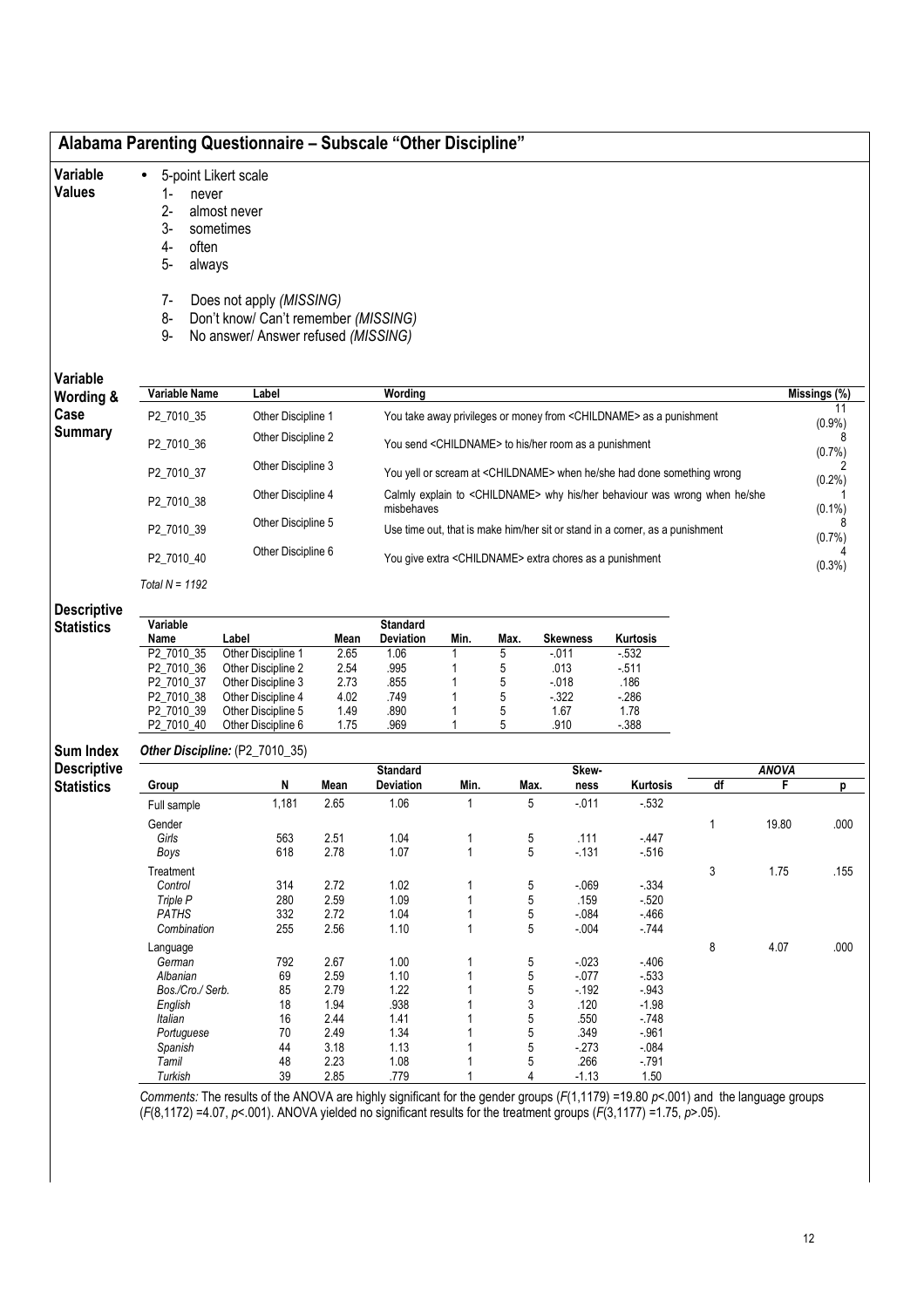## Correlations Other Discipline: (P2\_7010\_35)

| with        |                                           |                  | Full           |              |                  |                |            |                  |                |            |
|-------------|-------------------------------------------|------------------|----------------|--------------|------------------|----------------|------------|------------------|----------------|------------|
| Subscales & |                                           |                  | Sample         |              |                  | <b>Girls</b>   |            |                  | Boys           |            |
| DVs         | Variable                                  |                  | P <sub>2</sub> | N            | r                | P <sub>2</sub> | N          |                  | P <sub>2</sub> | N          |
|             | <b>Subscales</b><br>Involvement           | .028             | ns             | 1181         | .027             | ns             | 563        | .038             | ns             | 618        |
|             | <b>Positive Parenting</b>                 | .133             | $***$          | 1181         | .139             | $***$          | 563        | .119             | $***$          | 618        |
|             | Poor Monitoring                           | $-0.012$         | ns             | 1181         | .040             | ns             | 563        | $-072$           | ns             | 618        |
|             | <b>Inconsistent Discipline</b>            | .078             | $***$          | 1174         | .128             | $**$           | 560        | .020             | ns             | 614        |
|             | Corporal Punishment                       | .097             | $***$          | 1179         | .137             | $***$          | 562        | .050             | ns             | 617        |
|             | Parent SBQ<br>Aggression<br>Prosociality  | .095<br>$-0.023$ | $***$<br>ns    | 1179<br>1177 | .120<br>$-0.017$ | $***$<br>ns    | 562<br>559 | .046<br>.010     | ns<br>ns       | 617<br>618 |
|             | Teacher SBQ<br>Aggression<br>Prosociality | .092<br>$-.051$  | $***$<br>ns    | 1150<br>1151 | .051<br>$-0.013$ | ns<br>ns       | 548<br>549 | .094<br>$-0.020$ | $\star$<br>ns  | 602<br>602 |
|             | Child SBQ<br>Aggression                   | .107             | $***$          | 1165         | .053             | ns             | 554        | .121             | $***$          | 611        |
|             | Prosociality                              | .039             | ns             | 1165         | .103             | $\star$        | 554        | .032             | ns             | 611        |

1 \*\*\* p<.001, \*\* p<.01, \* p<.05, ns p>.05

Comments: This single item is significantly and positively correlated with three APQ subscales (Positive Parenting, Inconsistent Discipline, and Corporal Punishment). The correlations between this item and child aggression is significant but very low. This item is not correlated with any of the measures of child prosociality.

### Other Discipline: (P2\_7010\_36)

| <b>Sum Index</b>   | Other Discipline: (P2_7010_36) |       |      |                 |      |      |        |          |    |              |      |
|--------------------|--------------------------------|-------|------|-----------------|------|------|--------|----------|----|--------------|------|
| <b>Descriptive</b> |                                |       |      | <b>Standard</b> |      |      | Skew-  |          |    | <b>ANOVA</b> |      |
| <b>Statistics</b>  | Group                          | N     | Mean | Deviation       | Min. | Max. | ness   | Kurtosis | df | F            | р    |
|                    | Full sample                    | 1,184 | 2.54 | .995            |      | 5    | .013   | $-511$   |    |              |      |
|                    | Gender                         |       |      |                 |      |      |        |          | 1  | 5.21         | .023 |
|                    | Girls                          | 563   | 2.47 | .997            |      | 5    | .053   | $-608$   |    |              |      |
|                    | Boys                           | 621   | 2.60 | .990            |      | 5    | $-021$ | $-404$   |    |              |      |
|                    | Treatment                      |       |      |                 |      |      |        |          | 3  | 1.02         | .381 |
|                    | Control                        | 313   | 2.47 | .980            |      | 5    | .022   | $-577$   |    |              |      |
|                    | Triple P                       | 283   | 2.58 | .994            |      | 5    | $-068$ | $-507$   |    |              |      |
|                    | <b>PATHS</b>                   | 333   | 2.58 | .968            |      | 5    | $-045$ | $-386$   |    |              |      |
|                    | Combination                    | 255   | 2.51 | 1.05            |      | 5    | .151   | $-537$   |    |              |      |
|                    | Language                       |       |      |                 |      |      |        |          | 8  | 3.27         | .001 |
|                    | German                         | 795   | 2.57 | .927            |      | 5    | $-015$ | $-369$   |    |              |      |
|                    | Albanian                       | 68    | 2.25 | 1.08            |      | 5    | .204   | $-1.01$  |    |              |      |
|                    | Bos./Cro./ Serb.               | 85    | 2.55 | 1.19            |      | 5    | .067   | $-.929$  |    |              |      |
|                    | English                        | 18    | 2.72 | 1.02            |      | 5    | .255   | .391     |    |              |      |
|                    | Italian                        | 17    | 2.88 | .993            |      | 5    | - 174  | .992     |    |              |      |
|                    | Portuguese                     | 69    | 2.23 | 1.16            |      | 5    | .565   | $-527$   |    |              |      |
|                    | Spanish                        | 45    | 2.69 | 1.08            |      | 5    | $-008$ | $-474$   |    |              |      |
|                    | Tamil                          | 48    | 2.21 | 1.09            |      | 4    | .079   | $-1.50$  |    |              |      |
|                    | Turkish                        | 39    | 2.85 | .904            |      | 5    | $-357$ | 1.62     |    |              |      |

Comments: The results of the ANOVA are significant for the gender groups ( $F(1,1182)$  =5.21  $p$ <.05) and for the language groups ( $F(8,1175)$ =3.27,  $p$ <.01). ANOVA yielded no significant results for the treatment groups ( $F(3,1180)$  =1.02,  $p$ >.05).

### Correlations Other Discipline: (P2\_7010\_36)

| with        |                                |          | Full           |      |         |                |     |          |                |     |
|-------------|--------------------------------|----------|----------------|------|---------|----------------|-----|----------|----------------|-----|
| Subscales & |                                |          | Sample         |      |         | Girls          |     |          | <b>Boys</b>    |     |
| <b>DVs</b>  | Variable                       |          | P <sub>2</sub> | N    |         | P <sub>2</sub> | N   |          | P <sub>2</sub> | N   |
|             | <b>Subscales</b>               |          |                |      |         |                |     |          |                |     |
|             | Involvement                    | .003     | ns             | 1184 | .037    | ns             | 563 | $-0.025$ | ns             | 621 |
|             | Positive Parenting             | .090     | $***$          | 1184 | .077    | ns             | 563 | .097     | $\star$        | 621 |
|             | Poor Monitoring                | $-0.015$ | ns             | 1184 | $-.017$ | ns             | 563 | $-0.026$ | ns             | 621 |
|             | <b>Inconsistent Discipline</b> | .064     | $\star$        | 1175 | .102    | $\star$        | 560 | .022     | ns             | 615 |
|             | Corporal Punishment            | .134     | $***$          | 1182 | .195    | $***$          | 562 | .077     | ns             | 620 |
|             | Parent SBQ                     |          |                |      |         |                |     |          |                |     |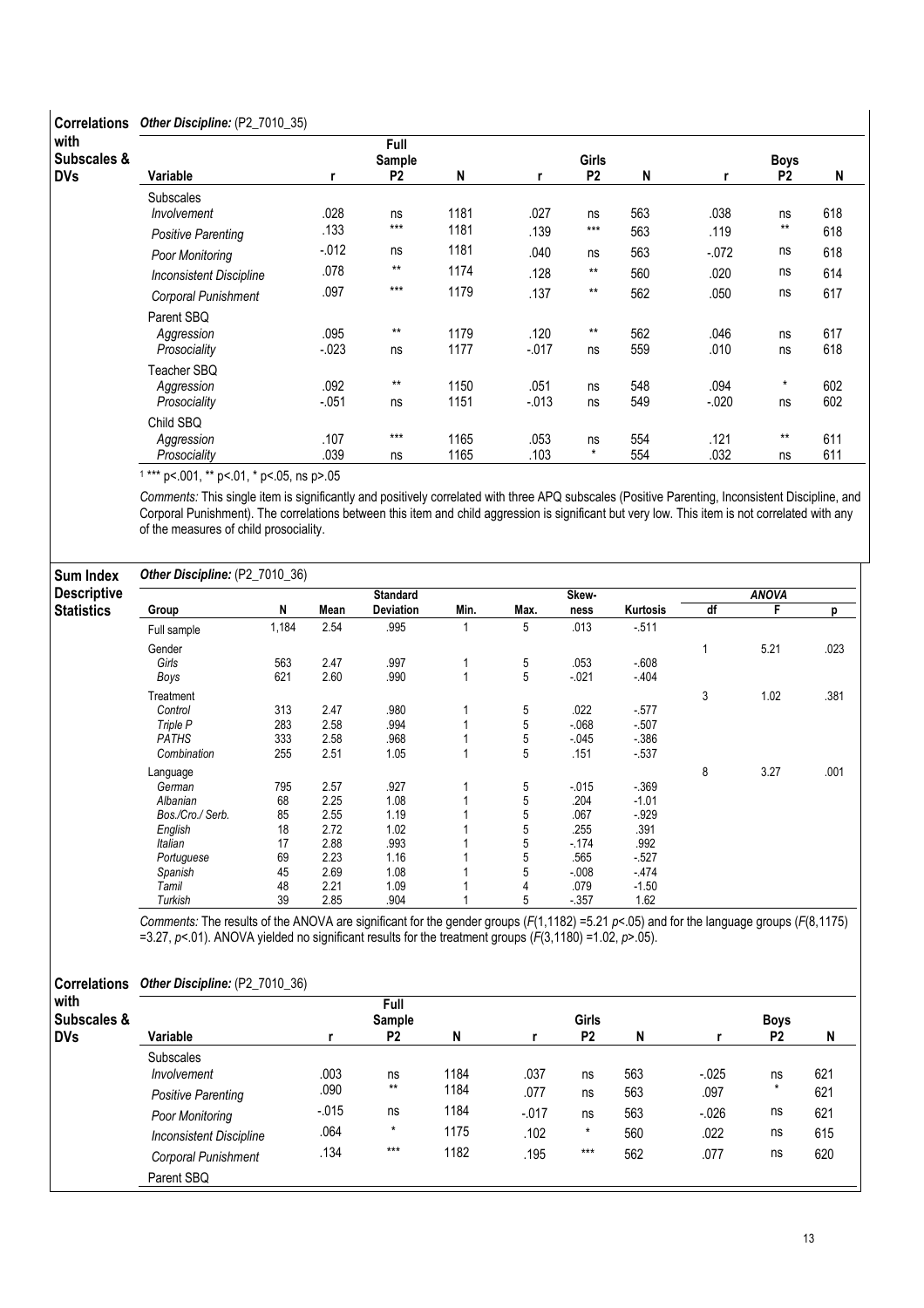| Aggression   | .143    | $***$ | 1181 | .121    | $***$ | 562 | .150    | $***$ | 619 |
|--------------|---------|-------|------|---------|-------|-----|---------|-------|-----|
| Prosociality | $-060$  | *     | 1179 | $-.050$ | ns    | 559 | $-.050$ | ns    | 620 |
| Teacher SBQ  |         |       |      |         |       |     |         |       |     |
| Aggression   | 059     | *     | 1152 | .055    | ns    | 548 | .047    | ns    | 604 |
| Prosociality | $-069$  | *     | 1153 | $-.044$ | ns    | 549 | $-060$  | ns    | 604 |
| Child SBQ    |         |       |      |         |       |     |         |       |     |
| Aggression   | .104    | $***$ | 1168 | .069    | ns    | 554 | .119    | $***$ | 614 |
| Prosociality | $-.030$ | ns    | 168  | $-.059$ | ns    | 554 | .003    | ns    | 614 |

1 \*\*\* p<.001, \*\* p<.01, \* p<.05, ns p>.05

Comments: This item is positively and significantly correlated with three APQ subscales (Poor Monitoring, Inconsistent Discipline, and Corporal Punishment). Overall, the correlations between this item and child aggression/prosociality are very low, irrespective of the type of the informant.

| <b>Sum Index</b>   | Other Discipline: (P2_7010_37) |       |      |                  |      |      |          |          |    |              |      |
|--------------------|--------------------------------|-------|------|------------------|------|------|----------|----------|----|--------------|------|
| <b>Descriptive</b> |                                |       |      | <b>Standard</b>  |      |      | Skew-    |          |    | <b>ANOVA</b> |      |
| <b>Statistics</b>  | Group                          | N     | Mean | <b>Deviation</b> | Min. | Max. | ness     | Kurtosis | df | F            | р    |
|                    | Full sample                    | 1,190 | 2.73 | .855             |      | 5    | $-018$   | .186     |    |              |      |
|                    | Gender                         |       |      |                  |      |      |          |          |    | 1.59         | .207 |
|                    | Girls                          | 567   | 2.70 | .853             |      | 5    | $-061$   | .026     |    |              |      |
|                    | Boys                           | 623   | 2.76 | .856             | 4    | 5    | .021     | .331     |    |              |      |
|                    | Treatment                      |       |      |                  |      |      |          |          | 3  | 2.40         | .066 |
|                    | Control                        | 317   | 2.75 | .875             |      | 5    | $-028$   | .047     |    |              |      |
|                    | Triple P                       | 283   | 2.64 | .814             |      | 5    | $-172$   | $-045$   |    |              |      |
|                    | <b>PATHS</b>                   | 334   | 2.82 | .809             |      | 5    | .037     | .471     |    |              |      |
|                    | Combination                    | 256   | 2.69 | .922             |      | 5    | .087     | .169     |    |              |      |
|                    | Language                       |       |      |                  |      |      |          |          | 8  | 5.31         | .000 |
|                    | German                         | 799   | 2.63 | .805             |      | 5    | $-0.020$ | $-0.91$  |    |              |      |
|                    | Albanian                       | 68    | 3.04 | .984             |      | 5    | $-187$   | .732     |    |              |      |
|                    | Bos./Cro./ Serb.               | 85    | 2.84 | .857             |      | 5    | $-487$   | .335     |    |              |      |
|                    | English                        | 18    | 3.06 | .639             | 2    | 5    | 1.48     | 5.22     |    |              |      |
|                    | Italian                        | 17    | 3.41 | .939             |      | 5    | $-481$   | 1.89     |    |              |      |
|                    | Portuguese                     | 70    | 2.89 | 1.07             |      | 5    | .015     | $-363$   |    |              |      |
|                    | Spanish                        | 46    | 2.89 | .875             |      | 5    | $-614$   | .984     |    |              |      |
|                    | Tamil                          | 48    | 2.75 | .812             |      | 5    | $-249$   | 1.03     |    |              |      |
|                    | Turkish                        | 39    | 2.97 | .873             |      | 5    | .051     | 2.10     |    |              |      |

Comments: The results of the ANOVA are highly significant for the language groups (F(8,1181) =5.31, p<.001). ANOVA yielded no significant results for either the gender groups  $(F(1,1188) = 1.59 \text{ p} > 0.05)$  or the treatment groups  $(F(3,1186) = 2.40, p > 0.05)$ .

### Correlations Other Discipline: (P2\_7010\_37)

| with<br>Subscales & |                                |         | Full<br>Sample |      |          | Girls          |     |          | <b>Boys</b>    |     |
|---------------------|--------------------------------|---------|----------------|------|----------|----------------|-----|----------|----------------|-----|
| <b>DVs</b>          | Variable                       |         | P <sub>2</sub> | N    |          | P <sub>2</sub> | N   |          | P <sub>2</sub> | N   |
|                     | <b>Subscales</b>               |         | $***$          |      |          | $^\star$       |     |          | $***$          |     |
|                     | Involvement                    | $-119$  |                | 1190 | $-0.086$ |                | 567 | $-147$   |                | 623 |
|                     | <b>Positive Parenting</b>      | .053    | ns             | 1190 | .077     | ns             | 537 | .028     | ns             | 623 |
|                     | Poor Monitoring                | .096    | $***$          | 1190 | $-0.010$ | ns             | 567 | .168     | $***$          | 623 |
|                     | <b>Inconsistent Discipline</b> | .288    | $***$          | 1179 | .280     | $***$          | 563 | .293     | $***$          | 616 |
|                     | Corporal Punishment            | .334    | $***$          | 1188 | .337     | $***$          | 566 | .330     | $***$          | 622 |
|                     | Parent SBQ                     |         |                |      |          |                |     |          |                |     |
|                     | Aggression                     | .170    | $***$          | 1187 | .166     | $***$          | 566 | .168     | $***$          | 621 |
|                     | Prosociality                   | $-.092$ | $***$          | 1185 | $-.090$  | $\star$        | 563 | $-0.085$ | $\star$        | 622 |
|                     | Teacher SBQ                    |         |                |      |          |                |     |          |                |     |
|                     | Aggression                     | .064    | $\star$        | 1158 | .048     | ns             | 552 | .069     | ns             | 606 |
|                     | Prosociality                   | $-060$  | $\star$        | 1159 | $-.063$  | ns             | 553 | $-0.042$ | ns             | 606 |
|                     | Child SBQ                      |         |                |      |          |                |     |          |                |     |
|                     | Aggression                     | .082    | $***$          | 1174 | .082     | ns             | 558 | .077     | ns             | 616 |
|                     | Prosociality                   | $-.051$ | ns             | 1174 | $-0.033$ | ns             | 558 | $-0.056$ | ns             | 616 |

1 \*\*\* p<.001, \*\* p<.01, \* p<.05, ns p>.05

Comments: This item is positively correlated with the two negative APQ subscales and negatively correlated with the involvement subscale. Overall, the correlations between this item and child aggression/prosociality measures are very low, though the correlations are slightly stronger for the parent-reported measures.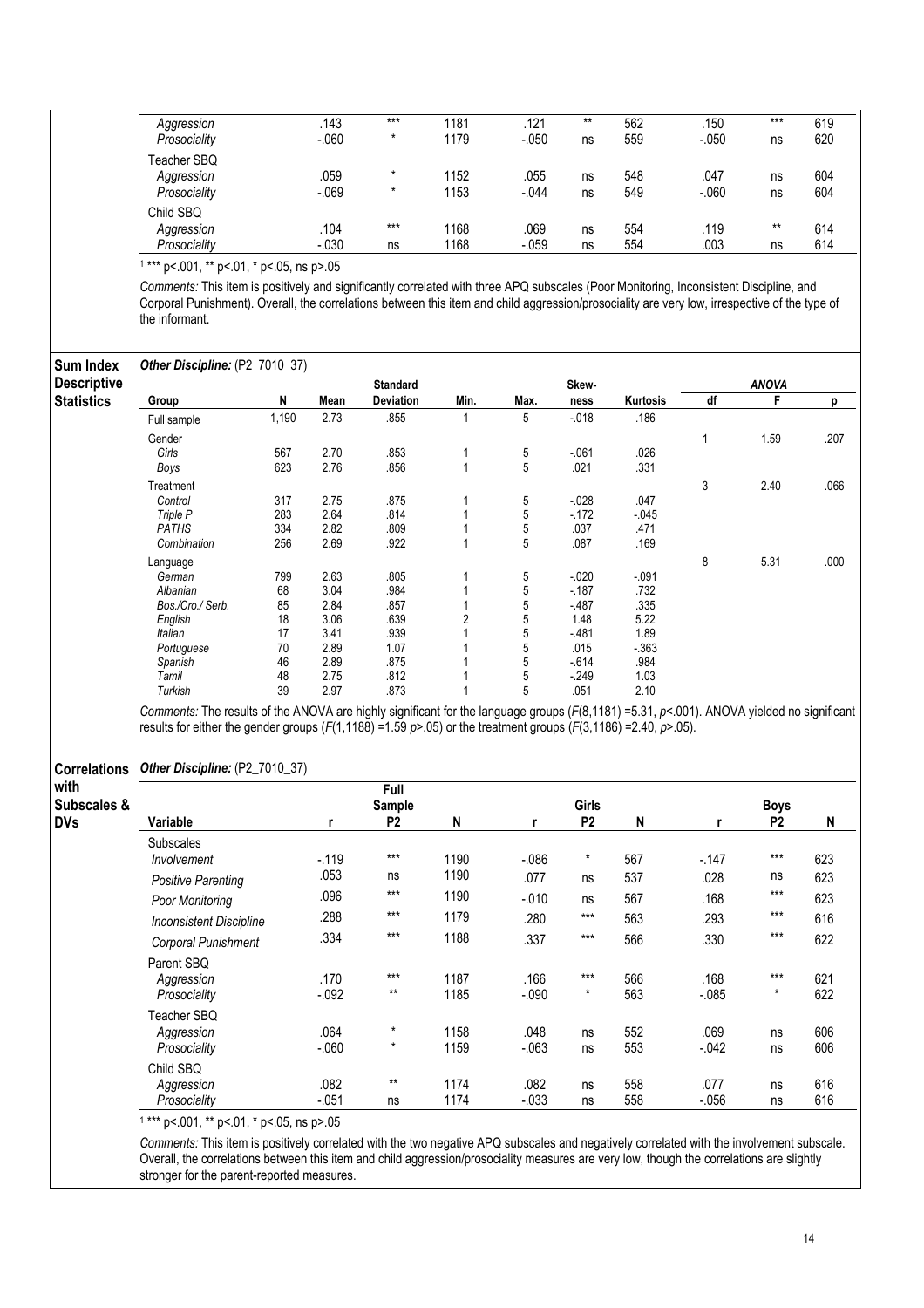#### **Sum Inde** Other Discipline: (P2\_7010\_38)

| Sum Index          | <b>Other Discipline:</b> (P2 / 010 38) |       |      |                  |                |      |          |          |    |              |      |
|--------------------|----------------------------------------|-------|------|------------------|----------------|------|----------|----------|----|--------------|------|
| <b>Descriptive</b> |                                        |       |      | <b>Standard</b>  |                |      | Skew-    |          |    | <b>ANOVA</b> |      |
| <b>Statistics</b>  | Group                                  | N     | Mean | <b>Deviation</b> | Min.           | Max. | ness     | Kurtosis | df | F            | p    |
|                    | Full sample                            | 1,191 | 4.02 | .749             |                | 5    | $-322$   | $-286$   |    |              |      |
|                    | Gender                                 |       |      |                  |                |      |          |          | 1  | .005         | .943 |
|                    | Girls                                  | 568   | 4.02 | .745             | 2              | 5    | $-262$   | $-.546$  |    |              |      |
|                    | Boys                                   | 623   | 4.02 | .754             | 4              | 5    | $-376$   | $-0.053$ |    |              |      |
|                    | Treatment                              |       |      |                  |                |      |          |          | 3  | 2.76         | .041 |
|                    | Control                                | 318   | 3.96 | .746             | 2              | 5    | $-163$   | $-625$   |    |              |      |
|                    | Triple P                               | 283   | 4.04 | .771             |                | 5    | $-400$   | $-127$   |    |              |      |
|                    | <b>PATHS</b>                           | 334   | 3.98 | .727             | 2              | 5    | $-209$   | $-465$   |    |              |      |
|                    | Combination                            | 256   | 4.12 | .751             |                | 5    | $-601$   | .423     |    |              |      |
|                    | Language                               |       |      |                  |                |      |          |          | 8  | 8.05         | .000 |
|                    | German                                 | 799   | 3.92 | .671             | 2              | 5    | $-103$   | $-286$   |    |              |      |
|                    | Albanian                               | 69    | 4.29 | .824             | 3              | 5    | $-591$   | $-1.27$  |    |              |      |
|                    | Bos./Cro./ Serb.                       | 85    | 4.11 | .900             |                | 5    | $-815$   | .417     |    |              |      |
|                    | English                                | 18    | 4.17 | .857             | 2              | 5    | $-.980$  | .903     |    |              |      |
|                    | Italian                                | 17    | 4.18 | .951             | $\overline{c}$ | 5    | $-1.38$  | 1.70     |    |              |      |
|                    | Portuguese                             | 70    | 4.49 | .676             | 3              | 5    | $-.963$  | $-235$   |    |              |      |
|                    | Spanish                                | 46    | 4.13 | .909             | 2              | 5    | $-0.824$ | $-089$   |    |              |      |
|                    | Tamil                                  | 48    | 4.31 | .689             | 3              | 5    | $-501$   | $-767$   |    |              |      |
|                    | Turkish                                | 39    | 4.00 | 1.05             |                | 5    | $-573$   | $-376$   |    |              |      |

Comments: The results of the ANOVA are moderately significant for the treatment groups  $(F(3,1187) = 2.76, p < .05)$  and highly significant for the language groups (F(8,1182) =8.05, p<.001). ANOVA yielded no significant results for the gender groups (F(1,1189) = .005 p>.05).

### Correlations with

| with<br>Subscales & |                                           |                    | Full<br>Sample |              |                     | <b>Girls</b>   |            |                  | <b>Boys</b>    |            |
|---------------------|-------------------------------------------|--------------------|----------------|--------------|---------------------|----------------|------------|------------------|----------------|------------|
| <b>DVs</b>          | Variable                                  | r                  | P <sub>2</sub> | N            | r                   | P <sub>2</sub> | N          | r                | P <sub>2</sub> | N          |
|                     | <b>Subscales</b><br>Involvement           | .263               | $***$          | 1191         | .268                | $***$          | 568        | .259             | $***$          | 623        |
|                     | Positive Parenting                        | .248               | $***$          | 1191         | .294                | $***$          | 568        | .205             | $***$          | 623        |
|                     | Poor Monitoring                           | $-213$             | $***$          | 1191         | $-168$              | $***$          | 568        | $-249$           | $***$          | 623        |
|                     | <b>Inconsistent Discipline</b>            | $-195$             | $***$          | 1179         | $-173$              | $***$          | 563        | $-214$           | $***$          | 616        |
|                     | Corporal Punishment                       | $-0.058$           | $\star$        | 1188         | $-0.002$            | ns             | 566        | $-105$           | $***$          | 622        |
|                     | Parent SBQ                                |                    |                |              |                     |                |            |                  |                |            |
|                     | Aggression                                | $-207$             | $***$          | 1188         | $-190$              | $***$          | 567        | $-225$           | $***$          | 621        |
|                     | Prosociality                              | .218               | $***$          | 1186         | .225                | $***$          | 564        | .219             | $***$          | 622        |
|                     | Teacher SBQ<br>Aggression<br>Prosociality | .049<br>$-0.014$   | ns<br>ns       | 1159<br>1160 | .028<br>.022        | ns<br>ns       | 553<br>554 | .065<br>$-0.045$ | ns<br>ns       | 606<br>606 |
|                     | Child SBQ<br>Aggression<br>Prosociality   | $-068$<br>$-0.008$ | $\star$<br>ns  | 1175<br>1175 | $-.087$<br>$-0.057$ | $\star$<br>ns  | 559<br>559 | $-0.056$<br>.024 | ns<br>ns       | 616<br>616 |

1 \*\*\* p<.001, \*\* p<.01, \* p<.05, ns p>.05

Other Discipline: (P2\_7010\_38)

Comments: This item is positively correlated with the two positive APQ subscales and negatively correlated with the three negative APQ subscales. The correlations are all significant and low. The correlations between this item and child aggression/prosociality is moderate and significant only when the informant is the parent.

| <b>Sum Index</b>   | Other Discipline: (P2_7010_39) |       |      |                  |      |      |       |                 |    |              |      |  |
|--------------------|--------------------------------|-------|------|------------------|------|------|-------|-----------------|----|--------------|------|--|
| <b>Descriptive</b> |                                |       |      | <b>Standard</b>  |      |      | Skew- |                 |    | <b>ANOVA</b> |      |  |
| <b>Statistics</b>  | Group                          | N     | Mean | <b>Deviation</b> | Min. | Max. | ness  | <b>Kurtosis</b> | df |              |      |  |
|                    | Full sample                    | 1,184 | 1.49 | .890             |      | 5    | 1.67  | 1.78            |    |              |      |  |
|                    | Gender                         |       |      |                  |      |      |       |                 |    | .196         | .658 |  |
|                    | Girls                          | 566   | 1.48 | .874             |      | 5    | 1.69  | l.85            |    |              |      |  |
|                    | Boys                           | 618   | 1.50 | .906             |      | 5    | 1.65  | 1.72            |    |              |      |  |
|                    | Treatment                      |       |      |                  |      |      |       |                 | 3  | .975         | .404 |  |
|                    | Control                        | 315   | 1.42 | .827             |      | 5    | 1.86  | 2.65            |    |              |      |  |
|                    | Triple P                       | 282   | 1.52 | .886             |      | 5    | 1.50  | 1.27            |    |              |      |  |
|                    | <b>PATHS</b>                   | 333   | 1.53 | .939             |      | 5    | 1.52  | .990            |    |              |      |  |
|                    | Combination                    | 254   | 1.48 | .905             |      | 5    | 1.86  | 2.71            |    |              |      |  |
|                    | Language                       |       |      |                  |      |      |       |                 | 8  | 9.86         | .000 |  |

 $\overline{1}$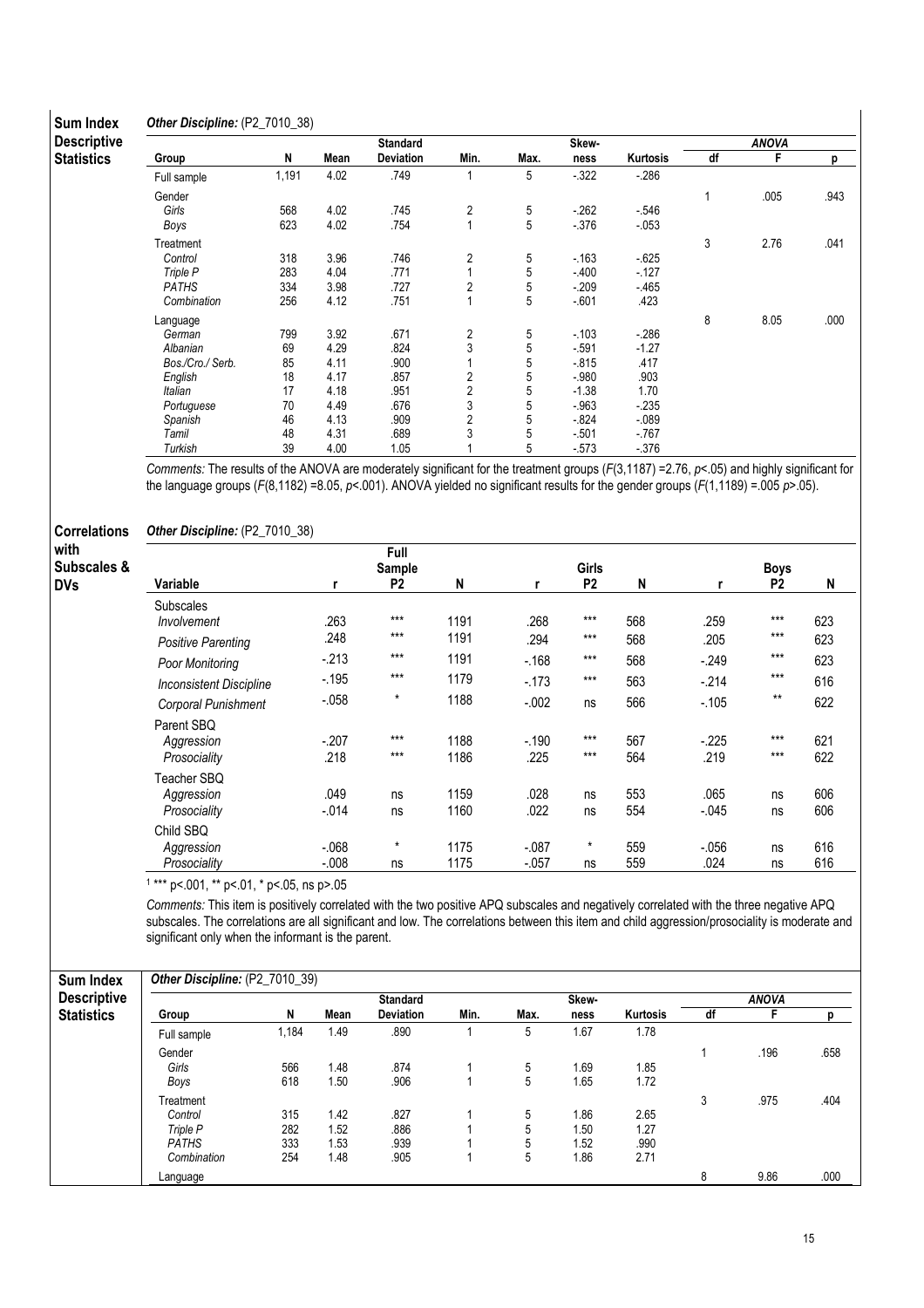|                     | German                                                                                                                                     | 795                                                                                                                                                                                                                                                                                                                                                                                                                        | 1.48         | .852            |              | 5       | 1.61           | 1.46            |         |                 |      |  |  |
|---------------------|--------------------------------------------------------------------------------------------------------------------------------------------|----------------------------------------------------------------------------------------------------------------------------------------------------------------------------------------------------------------------------------------------------------------------------------------------------------------------------------------------------------------------------------------------------------------------------|--------------|-----------------|--------------|---------|----------------|-----------------|---------|-----------------|------|--|--|
|                     | Albanian                                                                                                                                   | 67                                                                                                                                                                                                                                                                                                                                                                                                                         | 1.72         | .982            |              | 4       | .803           | $-1.05$         |         |                 |      |  |  |
|                     | Bos./Cro./ Serb.                                                                                                                           | 85                                                                                                                                                                                                                                                                                                                                                                                                                         | 1.35         | .935            |              | 5       | 2.63           | 6.04            |         |                 |      |  |  |
|                     |                                                                                                                                            |                                                                                                                                                                                                                                                                                                                                                                                                                            |              |                 |              |         |                |                 |         |                 |      |  |  |
|                     | English                                                                                                                                    | 18                                                                                                                                                                                                                                                                                                                                                                                                                         | 1.56         | .922            |              | 4       | 1.59           | 1.69            |         |                 |      |  |  |
|                     | Italian                                                                                                                                    | 17                                                                                                                                                                                                                                                                                                                                                                                                                         | 2.65         | 1.46            |              | 5       | .152           | $-1.31$         |         |                 |      |  |  |
|                     | Portuguese                                                                                                                                 | 70                                                                                                                                                                                                                                                                                                                                                                                                                         | 1.20         | .554            |              | 3       | 2.69           | 5.95            |         |                 |      |  |  |
|                     | Spanish                                                                                                                                    | 45                                                                                                                                                                                                                                                                                                                                                                                                                         | 1.18         | .576            |              | 3       | 2.99           | 7.26            |         |                 |      |  |  |
|                     | Tamil                                                                                                                                      | 48                                                                                                                                                                                                                                                                                                                                                                                                                         | 2.10         | 1.21            |              | 5       | .625           | $-652$          |         |                 |      |  |  |
|                     | Turkish                                                                                                                                    | 39                                                                                                                                                                                                                                                                                                                                                                                                                         | 1.23         | .583            |              | 3       | 2.46           | 4.89            |         |                 |      |  |  |
|                     |                                                                                                                                            |                                                                                                                                                                                                                                                                                                                                                                                                                            |              |                 |              |         |                |                 |         |                 |      |  |  |
|                     | Comments: The results of the ANOVA are highly significant for the language groups ( $F(8,1175) = 9.86$ , $p < .001$ ). ANOVA yielded no    |                                                                                                                                                                                                                                                                                                                                                                                                                            |              |                 |              |         |                |                 |         |                 |      |  |  |
|                     | significant results for either the gender groups $(F(1,1182) = .196 \text{ p}$ > 05) or the treatment groups $(F(3,1180) = .975, p$ > 05). |                                                                                                                                                                                                                                                                                                                                                                                                                            |              |                 |              |         |                |                 |         |                 |      |  |  |
| <b>Correlations</b> | Other Discipline: (P2_7010_39)                                                                                                             |                                                                                                                                                                                                                                                                                                                                                                                                                            |              |                 |              |         |                |                 |         |                 |      |  |  |
| with                |                                                                                                                                            |                                                                                                                                                                                                                                                                                                                                                                                                                            |              | Full            |              |         |                |                 |         |                 |      |  |  |
| <b>Subscales</b>    |                                                                                                                                            |                                                                                                                                                                                                                                                                                                                                                                                                                            |              | <b>Sample</b>   |              |         | Girls          |                 |         | <b>Boys</b>     |      |  |  |
| & DVs               |                                                                                                                                            |                                                                                                                                                                                                                                                                                                                                                                                                                            |              | P <sub>2</sub>  |              |         | P <sub>2</sub> |                 |         | P <sub>2</sub>  |      |  |  |
|                     | Variable                                                                                                                                   |                                                                                                                                                                                                                                                                                                                                                                                                                            | r            |                 | N            | r       |                | N               | r       |                 | N    |  |  |
|                     | Subscales                                                                                                                                  |                                                                                                                                                                                                                                                                                                                                                                                                                            |              |                 |              |         |                |                 |         |                 |      |  |  |
|                     | Involvement                                                                                                                                |                                                                                                                                                                                                                                                                                                                                                                                                                            | .012         | ns              | 1184         | .073    | ns             | 566             | $-.043$ | ns              | 618  |  |  |
|                     |                                                                                                                                            |                                                                                                                                                                                                                                                                                                                                                                                                                            |              | $\star$         |              |         |                |                 |         |                 |      |  |  |
|                     | <b>Positive Parenting</b>                                                                                                                  |                                                                                                                                                                                                                                                                                                                                                                                                                            | .069         |                 | 1184         | .092    | $\pmb{\star}$  | 566             | .047    | ns              | 618  |  |  |
|                     |                                                                                                                                            |                                                                                                                                                                                                                                                                                                                                                                                                                            | .054         | ns              | 1184         | .014    |                | 566             | .080    | $^\star$        | 618  |  |  |
|                     | Poor Monitoring                                                                                                                            |                                                                                                                                                                                                                                                                                                                                                                                                                            |              |                 |              |         | ns             |                 |         |                 |      |  |  |
|                     | <b>Inconsistent Discipline</b>                                                                                                             |                                                                                                                                                                                                                                                                                                                                                                                                                            | .131         | ***             | 1175         | .116    | **             | 562             | .142    | $***$           | 613  |  |  |
|                     |                                                                                                                                            |                                                                                                                                                                                                                                                                                                                                                                                                                            | .170         | $***$           | 1182         |         | $***$          |                 |         | $***$           |      |  |  |
|                     | Corporal Punishment                                                                                                                        |                                                                                                                                                                                                                                                                                                                                                                                                                            |              |                 |              | .138    |                | 565             | .195    |                 | 617  |  |  |
|                     |                                                                                                                                            |                                                                                                                                                                                                                                                                                                                                                                                                                            |              |                 |              |         |                |                 |         |                 |      |  |  |
|                     | Parent SBQ                                                                                                                                 |                                                                                                                                                                                                                                                                                                                                                                                                                            |              |                 |              |         |                |                 |         |                 |      |  |  |
|                     | Aggression                                                                                                                                 |                                                                                                                                                                                                                                                                                                                                                                                                                            | .098         | $***$           | 1181         | .059    | ns             | 565             | .128    | $^{\star\star}$ | 616  |  |  |
|                     | Prosociality                                                                                                                               |                                                                                                                                                                                                                                                                                                                                                                                                                            | .019         | ns              | 1179         | .062    | ns             | 562             | $-.011$ | ns              | 617  |  |  |
|                     |                                                                                                                                            |                                                                                                                                                                                                                                                                                                                                                                                                                            |              |                 |              |         |                |                 |         |                 |      |  |  |
|                     | Teacher SBQ                                                                                                                                |                                                                                                                                                                                                                                                                                                                                                                                                                            |              |                 |              |         |                |                 |         |                 |      |  |  |
|                     | Aggression                                                                                                                                 |                                                                                                                                                                                                                                                                                                                                                                                                                            | .041         | ns              | 1152         | $-.010$ | ns             | 551             | .074    | ns              | 601  |  |  |
|                     | Prosociality                                                                                                                               |                                                                                                                                                                                                                                                                                                                                                                                                                            | $-0.39$      | ns              | 1153         | $-047$  | ns             | 552             | $-027$  | ns              | 601  |  |  |
|                     |                                                                                                                                            |                                                                                                                                                                                                                                                                                                                                                                                                                            |              |                 |              |         |                |                 |         |                 |      |  |  |
|                     | Child SBQ                                                                                                                                  |                                                                                                                                                                                                                                                                                                                                                                                                                            |              |                 |              |         |                |                 |         |                 |      |  |  |
|                     | Aggression                                                                                                                                 |                                                                                                                                                                                                                                                                                                                                                                                                                            | .080         | $***$           | 1168         | .104    | $\star$        | 557             | .062    | ns              | 611  |  |  |
|                     |                                                                                                                                            |                                                                                                                                                                                                                                                                                                                                                                                                                            |              |                 |              |         |                |                 |         |                 |      |  |  |
|                     | Prosociality                                                                                                                               |                                                                                                                                                                                                                                                                                                                                                                                                                            | $-.031$      | ns              | 1168         | $-069$  | ns             | 557             | $-.003$ | ns              | 611  |  |  |
|                     | $1***$ p<.001, ** p<.01, * p<.05, ns p>.05                                                                                                 |                                                                                                                                                                                                                                                                                                                                                                                                                            |              |                 |              |         |                |                 |         |                 |      |  |  |
| Sum Index           |                                                                                                                                            | Comments: This item is positively and significantly correlated with the two negative APQ subscales and positive parenting. The direction of<br>the association between this item and child prosociality measures varies depending on the type of the informant. However, the correlations<br>between this item and child aggression/prosocialty is very low and generally insignificant.<br>Other Discipline: (P2_7010_40) |              |                 |              |         |                |                 |         |                 |      |  |  |
| <b>Descriptive</b>  |                                                                                                                                            |                                                                                                                                                                                                                                                                                                                                                                                                                            |              | <b>Standard</b> |              |         | Skew-          |                 |         | <b>ANOVA</b>    |      |  |  |
| <b>Statistics</b>   | Group                                                                                                                                      | N                                                                                                                                                                                                                                                                                                                                                                                                                          | Mean         | Deviation       | Min.         | Max.    | ness           | Kurtosis        | df      | F               | p    |  |  |
|                     |                                                                                                                                            |                                                                                                                                                                                                                                                                                                                                                                                                                            |              |                 |              |         |                |                 |         |                 |      |  |  |
|                     | Full sample                                                                                                                                | 1,188                                                                                                                                                                                                                                                                                                                                                                                                                      | 1.75         | .969            |              | 5       | .910           | $-0.388$        |         |                 |      |  |  |
|                     | Gender                                                                                                                                     |                                                                                                                                                                                                                                                                                                                                                                                                                            |              |                 |              |         |                |                 | 1       | 3.67            | .056 |  |  |
|                     | Girls                                                                                                                                      | 568                                                                                                                                                                                                                                                                                                                                                                                                                        | 1.70         | .931            |              |         | 1.02           | $-0.053$        |         |                 |      |  |  |
|                     |                                                                                                                                            |                                                                                                                                                                                                                                                                                                                                                                                                                            |              |                 | 1            | 5       |                |                 |         |                 |      |  |  |
|                     | Boys                                                                                                                                       | 620                                                                                                                                                                                                                                                                                                                                                                                                                        | 1.80         | 1.00            | $\mathbf{1}$ | 5       | .816           | $-639$          |         |                 |      |  |  |
|                     |                                                                                                                                            |                                                                                                                                                                                                                                                                                                                                                                                                                            |              |                 |              |         |                |                 |         |                 |      |  |  |
|                     |                                                                                                                                            |                                                                                                                                                                                                                                                                                                                                                                                                                            |              |                 |              |         |                |                 |         |                 |      |  |  |
|                     | Treatment                                                                                                                                  |                                                                                                                                                                                                                                                                                                                                                                                                                            |              |                 |              |         |                |                 | 3       | 1.51            | .209 |  |  |
|                     | Control                                                                                                                                    | 316                                                                                                                                                                                                                                                                                                                                                                                                                        | 1.84         | 1.00            | 1            | 5       | .789           | $-615$          |         |                 |      |  |  |
|                     | Triple P                                                                                                                                   | 282                                                                                                                                                                                                                                                                                                                                                                                                                        | 1.76         | 1.01            | 1            | 5       | .972           | $-259$          |         |                 |      |  |  |
|                     | <b>PATHS</b>                                                                                                                               | 334                                                                                                                                                                                                                                                                                                                                                                                                                        | 1.74         | .938            | 1            | 4       | .790           | $-0.846$        |         |                 |      |  |  |
|                     | Combination                                                                                                                                | 256                                                                                                                                                                                                                                                                                                                                                                                                                        | 1.67         | .926            | 1            | 5       | 1.16           | .432            |         |                 |      |  |  |
|                     |                                                                                                                                            |                                                                                                                                                                                                                                                                                                                                                                                                                            |              |                 |              |         |                |                 |         |                 |      |  |  |
|                     | Language                                                                                                                                   |                                                                                                                                                                                                                                                                                                                                                                                                                            |              |                 |              |         |                |                 | 8       | 2.64            | .007 |  |  |
|                     | German                                                                                                                                     | 797                                                                                                                                                                                                                                                                                                                                                                                                                        | 1.76         | .942            | 1            | 5       | .830           | $-578$          |         |                 |      |  |  |
|                     | Albanian                                                                                                                                   | 69                                                                                                                                                                                                                                                                                                                                                                                                                         | 1.67         | .934            | 1            | 4       | .946           | $-638$          |         |                 |      |  |  |
|                     | Bos./Cro./ Serb.                                                                                                                           | 85                                                                                                                                                                                                                                                                                                                                                                                                                         | 1.95         | 1.12            | 1            | 5       | .612           | $-.999$         |         |                 |      |  |  |
|                     | English                                                                                                                                    | 18                                                                                                                                                                                                                                                                                                                                                                                                                         | 1.56         | .784            | 1            | 3       | 1.03           | $-445$          |         |                 |      |  |  |
|                     | Italian                                                                                                                                    | 17                                                                                                                                                                                                                                                                                                                                                                                                                         | 2.18         | 1.01            | 1            | 4       |                | $-1.44$         |         |                 |      |  |  |
|                     |                                                                                                                                            |                                                                                                                                                                                                                                                                                                                                                                                                                            |              |                 | 1            |         | .013           |                 |         |                 |      |  |  |
|                     | Portuguese                                                                                                                                 | 70                                                                                                                                                                                                                                                                                                                                                                                                                         | 1.40         | .841            |              | 5       | 2.28           | 5.14            |         |                 |      |  |  |
|                     | Spanish                                                                                                                                    | 45                                                                                                                                                                                                                                                                                                                                                                                                                         | 1.71         | 1.10            | 1            | 5       | 1.36           | .806            |         |                 |      |  |  |
|                     | Tamil<br>Turkish                                                                                                                           | 48<br>39                                                                                                                                                                                                                                                                                                                                                                                                                   | 1.96<br>1.59 | 1.07<br>1.04    | 1<br>1       | 4<br>5  | .519<br>1.65   | $-1.25$<br>1.94 |         |                 |      |  |  |

Comments: The results of the ANOVA are significant for the language groups (F(8,1179) =2.64, p<.01). ANOVA yielded no significant results for either the gender groups (F(1,1186) =3.67  $p$ >.05) or the treatment groups (F(3,1184) =1.51,  $p$ >.05).